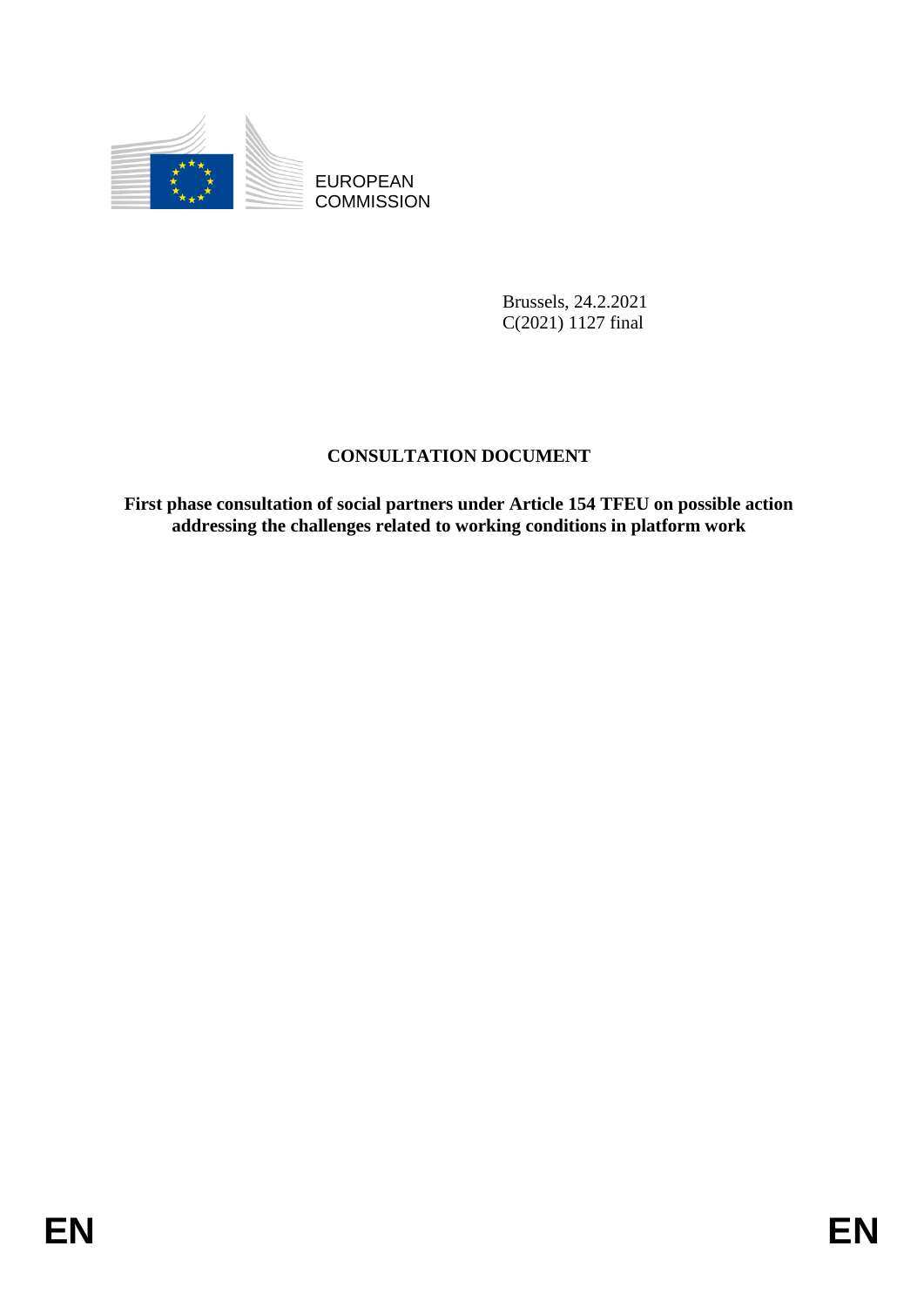### **CONSULTATION DOCUMENT**

**First phase consultation of social partners under Article 154 TFEU on possible action addressing the challenges related to working conditions in platform work**

## **1. Introduction**

In her political guidelines, President von der Leyen stressed that 'digital transformation brings fast change that affects our labour markets'. She undertook the commitment to 'look at ways to improve the labour conditions of platform workers'.<sup>1</sup>

The Communication 'A Strong Social Europe for Just Transitions'<sup>2</sup> describes the multiple opportunities and challenges Europe is facing with regard to climate action, digitalisation and demographic change, and underlines the need for an ambitious social policy moving forward. The Communication notes that the sustainable growth of the platform economy requires improved working conditions for platform workers.

While some supporting measures for people working through platforms have been taken by some digital labour platforms, and in some Member States they were eligible for income support offered to the self-employed, COVID-19 has brought to the fore the need for a more systematic approach to the challenges associated with platform work.

This consultation relates to a Commission initiative on 'Improving the working conditions of platform workers,' as announced in the 2021 Commission Work Programme<sup>3</sup>, within the framework of the Action Plan to implement the European Pillar of Social Rights.

The European Parliament has released a report on "A Strong Social Europe for just transitions"<sup>4</sup>, which calls on the Commission to propose a directive on decent working conditions and rights in the digital economy, also covering non-standard workers, workers on digital labour platforms and the self-employed. In November 2020, the European Parliament's Employment Committee held an exchange of views with the Commission and different stakeholders on platform work.

<sup>1</sup> Political Guidelines for the Next European Commission 2019-2024. 'A Union that Strives for More. My Agenda for Europe.' Availabl[e online.](https://www.google.com/url?sa=t&rct=j&q=&esrc=s&source=web&cd=&ved=2ahUKEwil94y4t47sAhVSRBoKHQZ4DA8QFjAAegQIAxAB&url=https%3A%2F%2Fec.europa.eu%2Fcommission%2Fsites%2Fbeta-political%2Ffiles%2Fpolitical-guidelines-next-commission_en.pdf&usg=AOvVaw2OKjyG_VINutGTPCgG6LbG)

 $2$  COM (2020)/14 final. Available [online.](https://ec.europa.eu/commission/presscorner/detail/en/fs_20_49)

 $3$  COM (2020) 690 final. Availabl[e online.](https://ec.europa.eu/info/publications/2021-commission-work-programme-key-documents_en)

<sup>&</sup>lt;sup>4</sup> Available [online.](https://www.europarl.europa.eu/doceo/document/A-9-2020-0233_EN.html)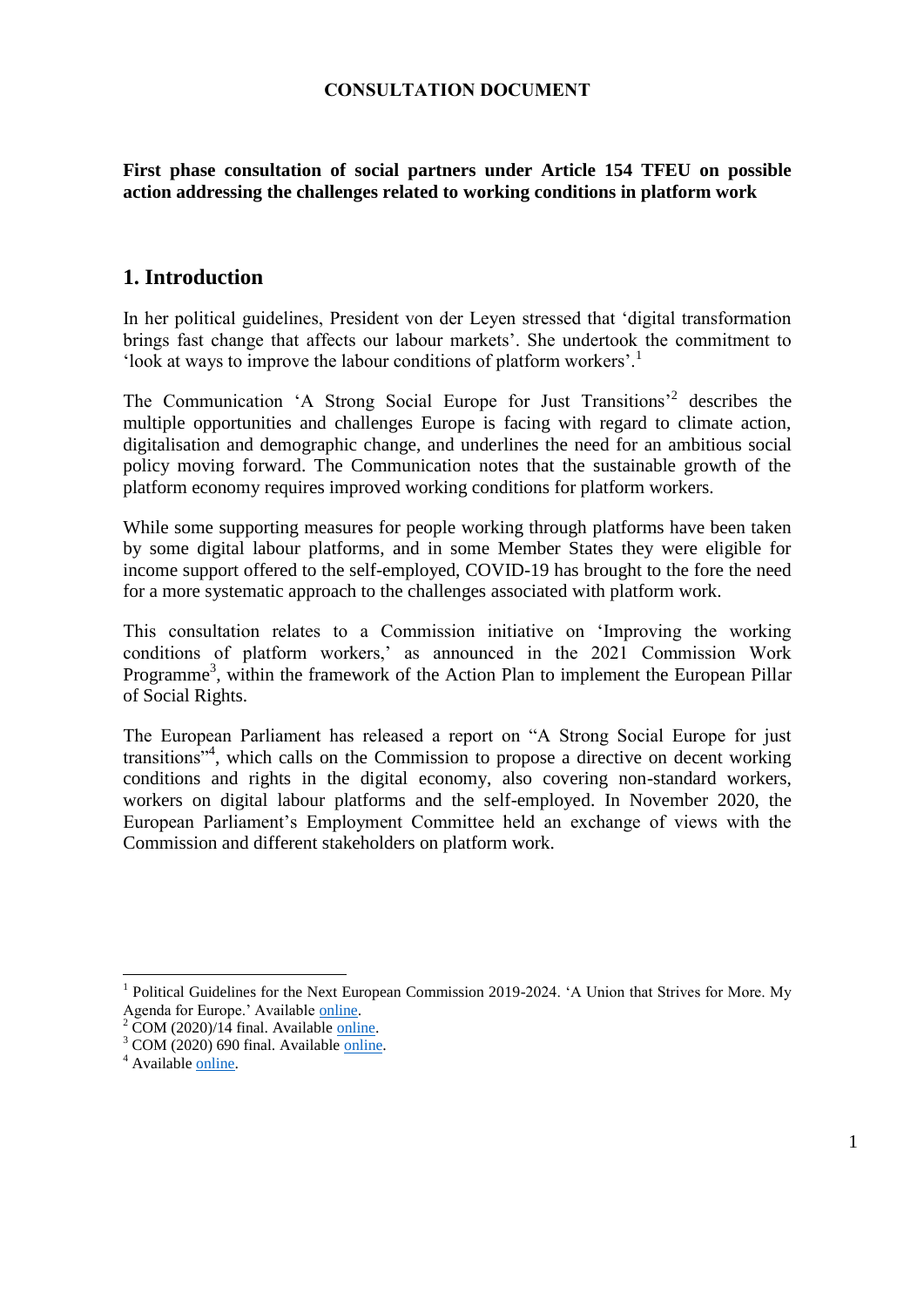The Council has called on Member States and the Commission to strengthen efforts and take appropriate action as regards platform work<sup>5</sup>, in line with the  $\text{ILO's}$  Centenary Declaration for the Future of Work.<sup>6</sup>

In December 2020, EU employment and social affairs ministers held a debate on platform work. They acknowledged that platform work is an international phenomenon with a strong cross-border dimension, and that therefore there is a role for the EU to address the related challenges.

The European Economic and Social Committee<sup>7</sup> and the Committee of the Regions<sup>8</sup> have put forward opinions on platform work.

The purpose of this document is to consult social partners, in accordance with Article 154(2) of the Treaty on the Functioning of the European Union (TFEU), and to request their views on the possible direction of EU action to improve the working conditions of people working through digital labour platforms active in the EU.

# **2. Opportunities &challenges**

 $\overline{a}$ 

The digital transition is key to strengthen the social, green and economic resilience of the EU and the Member States. The COVID-19 crisis has accelerated the trends towards the digital transformation and shown the importance of addressing it in the context of the EU recovery plan. The ongoing digital transformation creates new opportunities in terms of income, job creation and entrepreneurship, also for workers who previously had difficulty accessing the labour market.

Digitalisation also facilitates new flexible work arrangements, such as those in the platform economy, by breaking down many of the space, time and organisational boundaries to working, and offering more options in terms of work-life balance and of when and where to work.

However, certain types of platform work are associated with precarious working conditions, reflected in a lack of transparency and predictability of contractual arrangements, health and safety challenges and inadequate access to social protection.

The questions around employment status of people working through platforms impact their working conditions. Today most of these people are classified as self-employed. While the self-employed status may be a matter of free choice and preference for some, it may represent a lack of choice or pose problems for others, since people with this status

<sup>&</sup>lt;sup>5</sup>Council Conclusions "The Future of Work: the European Union promoting the ILO Centenary Declaration", October 2019; [https://data.consilium.europa.eu/doc/document/ST-12765-2019-INIT/en/pdf.](https://data.consilium.europa.eu/doc/document/ST-12765-2019-INIT/en/pdf) 6 [https://www.ilo.org/wcmsp5/groups/public/@ed\\_norm/@relconf/documents/meetingdocument/wcms\\_711](https://www.ilo.org/wcmsp5/groups/public/@ed_norm/@relconf/documents/meetingdocument/wcms_711674.pdf) [674.pdf.](https://www.ilo.org/wcmsp5/groups/public/@ed_norm/@relconf/documents/meetingdocument/wcms_711674.pdf)

<sup>7</sup> EESC opinion: Fair work in the platform economy (Exploratory opinion at the request of the German presidency). Available [online.](https://www.eesc.europa.eu/en/our-work/opinions-information-reports/opinions/fair-work-platform-economy-exploratory-opinion-request-german-presidency)

 $\rm ^8$  CoR opinion: Platform work – local and regional regulatory challenges. Available [online.](https://cor.europa.eu/en/our-work/Pages/OpinionTimeline.aspx?opId=CDR-2655-2019)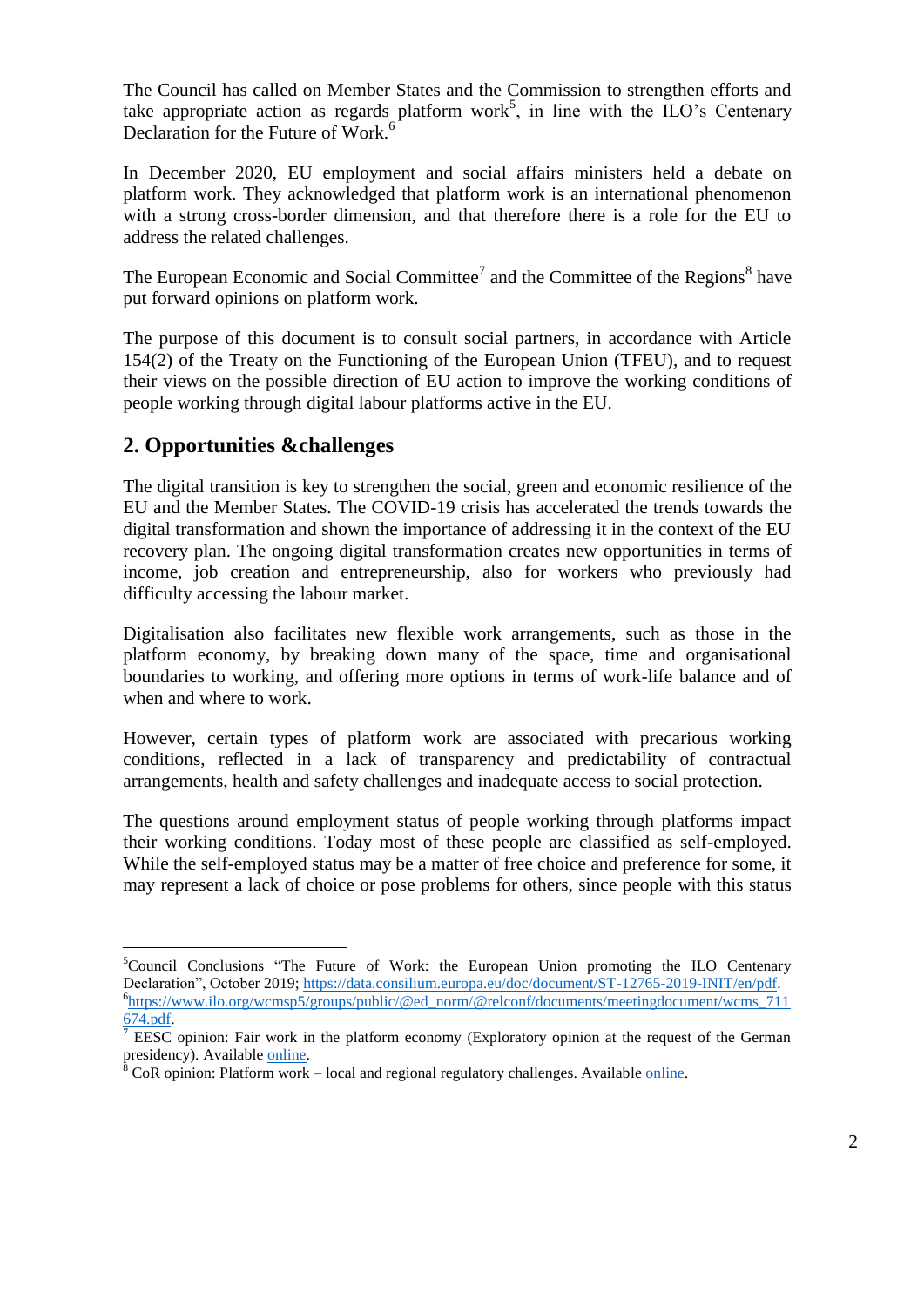may be subject to control and vulnerabilities similar to workers, albeit without the same degree of protection guaranteed to the latter.

The Commission has identified the following areas in which measures to tackle the challenges could be envisaged:

- employment status:
- working conditions;
- access to social protection<sup>9</sup>;
- access to collective representation and bargaining;
- cross-border dimension of platform work (including social security contributions and tax collection);
- algorithmic management;
- training and professional opportunities for people working through platforms.

The challenges are further described under Section 2.3.

Those challenges are not necessarily specific to platform work. The question of correct employment status classification, access to collective bargaining or access to social protection is relevant also to some self–employed and other types of non-standard forms of employment in the 'traditional' economy.

Precarious working conditions or limited access to training and professional opportunities may be shared with workers in other non-standard forms of work. Algorithmic management, a characteristic of platform work, is spreading to 'traditional' workplaces as well. Still, some types of platform work are characterised by several or all of these challenges. The cross-border nature of such types of platform work, together with the adaptability of platforms' business models to regulatory frameworks and increasing enforcement difficulties, could further affect the often already precarious working conditions of people working through these platforms.

The COVID-19 crisis has aggravated the challenges faced by several people working through platforms. Vulnerabilities regarding, for example, access to social protection, precarious working conditions and income stability have become more visible in some types of platform work. The pandemic has also resulted in increased health and safety risks for some people working through platforms, notably the on-location labour platforms.

Some categories of people providing high-skilled services online have benefitted from the platform model, in that they were still able to work and find new clients during lockdowns. The opportunities offered by the platforms have in fact helped many traditional businesses stay afloat during the confinement. However, because of reduced opportunities in 'traditional' labour markets, there might be more labour supply for digital labour platforms, potentially creating pressure on earnings and working

<sup>&</sup>lt;sup>9</sup> Including for example maternity, paternity and parental leave as well as building up of social protection rights.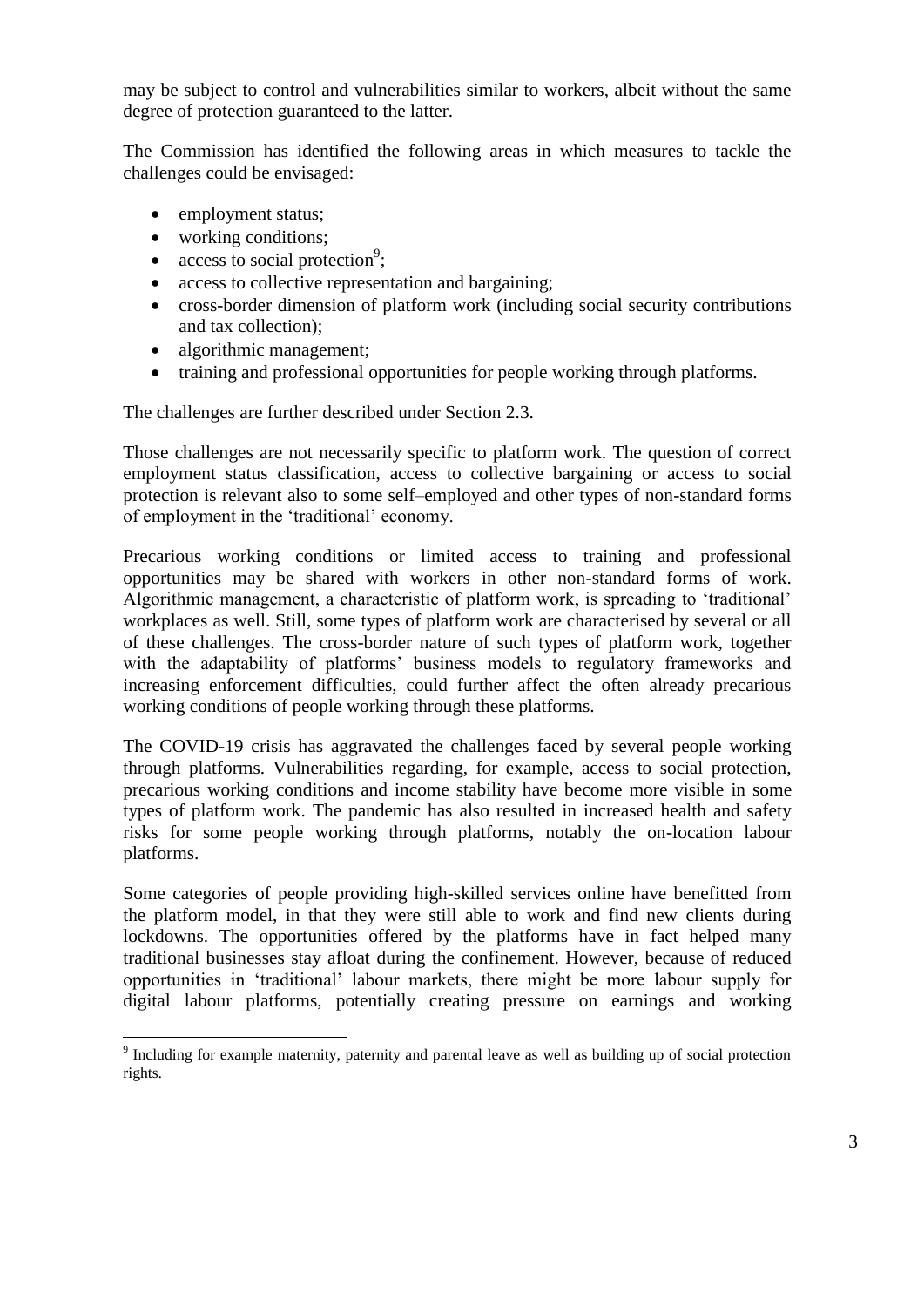conditions.<sup>10</sup> The latest European Economic Forecast<sup>11</sup> notes that despite the quick reversal so far of decline in employment, a protracted crisis could affect particularly workers, who are already in a vulnerable situation.

#### **2.1. What is meant by platform work?**

According to Eurofound  $(2018)$  <sup>12</sup>, platform work is 'a form of employment that uses an online platform to enable organisations or individuals to access other organisations or individuals to solve problems or to provide services in exchange for payment'. Eurofound states that the main characteristics of platform work are the following:

- Paid work is organised through an online platform;
- Three parties are involved: the online platform, the client and the worker;  $13$
- The aim is to carry out specific tasks or solve specific problems;
- The work is contracted out;
- Jobs are broken down into tasks: $14$
- Services are provided on demand.

Some types of platform work bear similarities to other types of work characterised by a triangular relationship, such as temporary agency work. However, temporary agency work, as defined under the Temporary Agency Work Directive<sup>15</sup>, entails a clear employment relationship between the temporary worker and the temporary work agency, unlike platform work, in which many people are currently classified as self-employed. Temporary agency work is also anchored in business-to-business situations, as it only applies to user undertakings engaged in economic activities.

Platform work customers, on the other hand, are often private individuals. Although there have been cases in which platform workers were hired by digital labour platforms through a cooperative or a temporary-work agency-like entity<sup>16</sup>, this is not the norm.

Platform work, as referred to in this document, is also distinct from activities carried out on platforms, whereby services are exchanged without remuneration, or with a remuneration that only covers the cost of providing said services (e.g. car-sharing). The scope of this initiative also does not include activities such as trade of material or capital goods, non-commercial activities, social media, rental of immovable property, etc.

<sup>&</sup>lt;sup>10</sup> Distancing Bonus or Downscaling Loss? The Changing Livelihood of US Online Workers in Times of COVID-19. Fabian Stephany, Michael Dunn, Steve Sawyer, Vili Lehdonvirta. Available [here.](https://osf.io/preprints/socarxiv/vmg34)

<sup>&</sup>lt;sup>11</sup> European Economic Forecast. Winter 2021 (Interim). Institutional Paper 144, February 2021. Available [online.](https://ec.europa.eu/info/business-economy-euro/economic-performance-and-forecasts/economic-forecasts/winter-2021-economic-forecast-challenging-winter-light-end-tunnel_en)

 $12$  Eurofound (2018), Employment and working conditions of selected types of platform work, Publications Office of the European Union, Luxembourg. Available [online.](https://www.eurofound.europa.eu/publications/report/2018/employment-and-working-conditions-of-selected-types-of-platform-work)

<sup>&</sup>lt;sup>13</sup> Although in some cases an organisation representing or employing the worker and/or a business producing a good to be delivered may also be involved as a fourth party.

 $14$ <sup>14</sup> This does not apply to some platform work, especially the on-demand on-location work.

<sup>&</sup>lt;sup>15</sup> Directive 2008/104/EC. Available <u>online</u>.

<sup>&</sup>lt;sup>16</sup> For example, the 2016-2018 agreement between Deliveroo and Belgium. More on this [here.](https://www.etui.org/publications/working-papers/work-in-the-platform-economy-deliveroo-riders-in-belgium-and-the-smart-arrangement)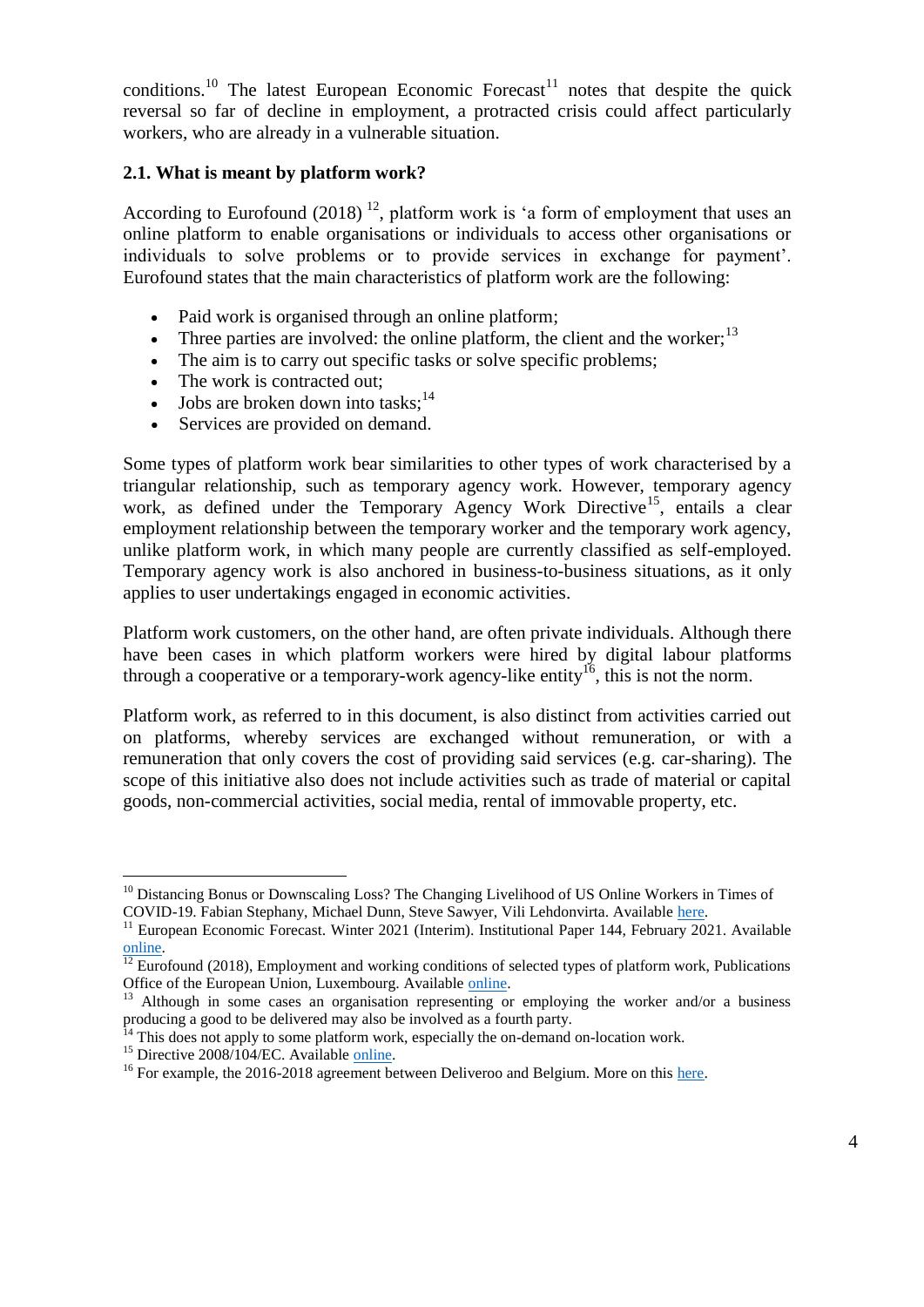While different typologies of platform work could be proposed<sup>17</sup>, a basic distinction is made between on-location labour platforms (like passenger transport, deliveries, domestic work) and online labour platforms (where the tasks are not location-dependent, e.g. encoding data, translation work, tagging pictures, IT or design projects). These two categories do not take into account the existing heterogeneity in skills levels, forms of matching and degrees of work precariousness.

## *Glossary*

For the purpose of this document, the terms below have the following meaning:

- "**people working through platforms**" refers to individuals providing services intermediated with a greater or lesser extent of control via a digital labour platform, regardless of these people's legal employment status (worker, self-employed or any third-category status<sup>18</sup>). The term 'platform worker' is only used as an equivalent when quoting official documents which contain such term;
- "digital labour platform<sup>" i9</sup> refers to a private internet-based company which intermediates with a greater or lesser extent of control on-demand services, requested by individual or corporate customers and provided directly or indirectly by individuals, regardless of whether such services are performed on-location or online;
- **"on-location labour platform"** refers to a digital labour platform which only or mostly intermediates services performed in the physical world, e.g. ride-hailing, food-delivery, household tasks (cleaning, plumbing, caring…)
- **"online labour platform"** refers to a digital labour platform which only or mostly intermediates services performed in the online world, e.g. AI-training, image tagging, design projects, translations and editing work, software development;
- "**platform work**" refers to the services provided on demand and for remuneration by people working through platforms, regardless of the type of digital labour platforms (on-location vs online) or the level of skills required;
- "**algorithmic management**" means the greater or lesser extent of control exerted by digital labour platforms through automated means over the assignment, performance, evaluation, ranking, review of, and other actions concerning, the services provided by people working through platforms;
- "**false self-employment**" occurs when a person is declared as self-employed while fulfilling the conditions characteristic of an employment relationship. False selfemployed people are *de facto* employees of their contracting entity.

 $17$  Eurofound (2018), Employment and working conditions of selected types of platform work, Publications Office of the European Union, Luxembourg. Available [online.](https://www.eurofound.europa.eu/publications/report/2018/employment-and-working-conditions-of-selected-types-of-platform-work)

<sup>&</sup>lt;sup>18</sup> See also box on third-category status in section 2.3.

<sup>&</sup>lt;sup>19</sup> This document uses the term 'platform' interchangeably with 'digital labour platform'.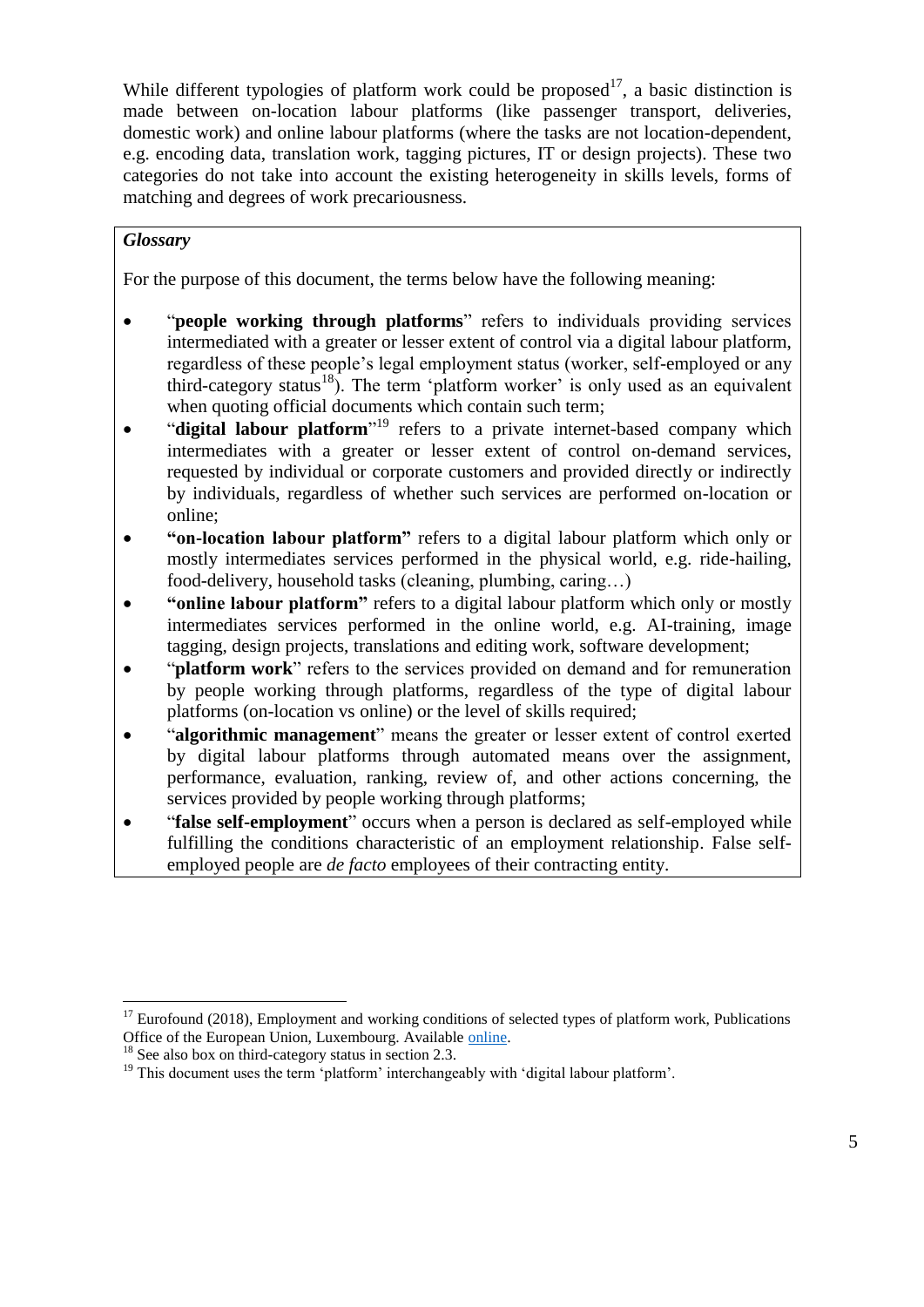## **2.2. Who are the people working through digital labour platforms?**

According to surveys by the Commission's Joint Research Centre, <sup>20</sup> around 24 million people (or 11% of the EU's workforce) are estimated to have provided services via onlocation or online labour platforms at least once. Out of these, 3 million (1.4%) do it as a main job, 9 million (4.1%) as a secondary source of income, almost 7 million (3.1%) as a marginal and more than 5 million (2.4%) as a sporadic source of income. Worldwide, the online labour platform market has been found to have grown by 30% over a period of two years.<sup>21</sup> This exponential trend is expected to continue and the number of people working through platforms is expected to become more significant in the years ahead. One third of EU-based platform work is estimated to be cross-border. The platform economy, which is very diverse, encompasses well-known international companies, as well as a multitude of small national or local start-ups.

According to the same surveys, men account for two thirds of the workforce in the platform economy. People working through platforms are younger than 'traditional' workers, their average age being around 34, compared to 43 years in the 'traditional' economy. They are more likely to live in a household with children. Their educational attainments are higher than those of workers in the 'traditional' economy: more than half of people working through platforms are highly educated. They are also more likely to be born in another country (either in a different Member State or outside the European Union).

# **2.3 Challenges<sup>22</sup>**

 $\overline{a}$ 

While the phenomenon is relatively new, a number of Member States have started to develop policies targeted specifically at platform work. National measures have so far mostly targeted on-location platform work or even single sectors (e.g. passenger transport). Other initiatives are initiated by social partners; these have a different scope and use different instruments than the former.

When it comes to regulating platform work to improve the working conditions of the people involved, and ensure adequate social protection, important considerations also include the sustainability of public finances (taxation, social contributions), the

 $20$  This analysis is based on two waves of JRC surveys. First wave  $-$  JRC (2018). Platform workers in Europe. Evidence from the COLLEEM survey. Publications Office of the European Union, Luxembourg. Available [online.](https://publications.jrc.ec.europa.eu/repository/bitstream/JRC112157/jrc112157_pubsy_platform_workers_in_europe_science_for_policy.pdf) Second wave - JRC (2020). New evidence on platform workers in Europe. Results from the second COLLEEM survey. Publications Office of the European Union, Luxembourg.

<sup>&</sup>lt;sup>21</sup> Online Labour Index (Oxford University) based on the five largest EN-language platforms worldwide (representing 70% of the market by traffic).<sup>22</sup> The gap analysis of national measures in this section is based on CEPS (2019). Study to gather evidence on the working conditions of platform workers. Final Report prepared for the European Commission. Available [online.](https://ec.europa.eu/social/main.jsp?catId=738&langId=en&pubId=8280) It reflects the situation (including EU Member State composition) at the moment the study was elaborated.

 $22$  The gap analysis of national measures in this section is based on CEPS (2019). Study to gather evidence on the working conditions of platform workers. Final Report prepared for the European Commission. Available [online.](https://ec.europa.eu/social/main.jsp?catId=738&langId=en&pubId=8280) It reflects the situation (including EU Member State composition) at the moment the study was elaborated.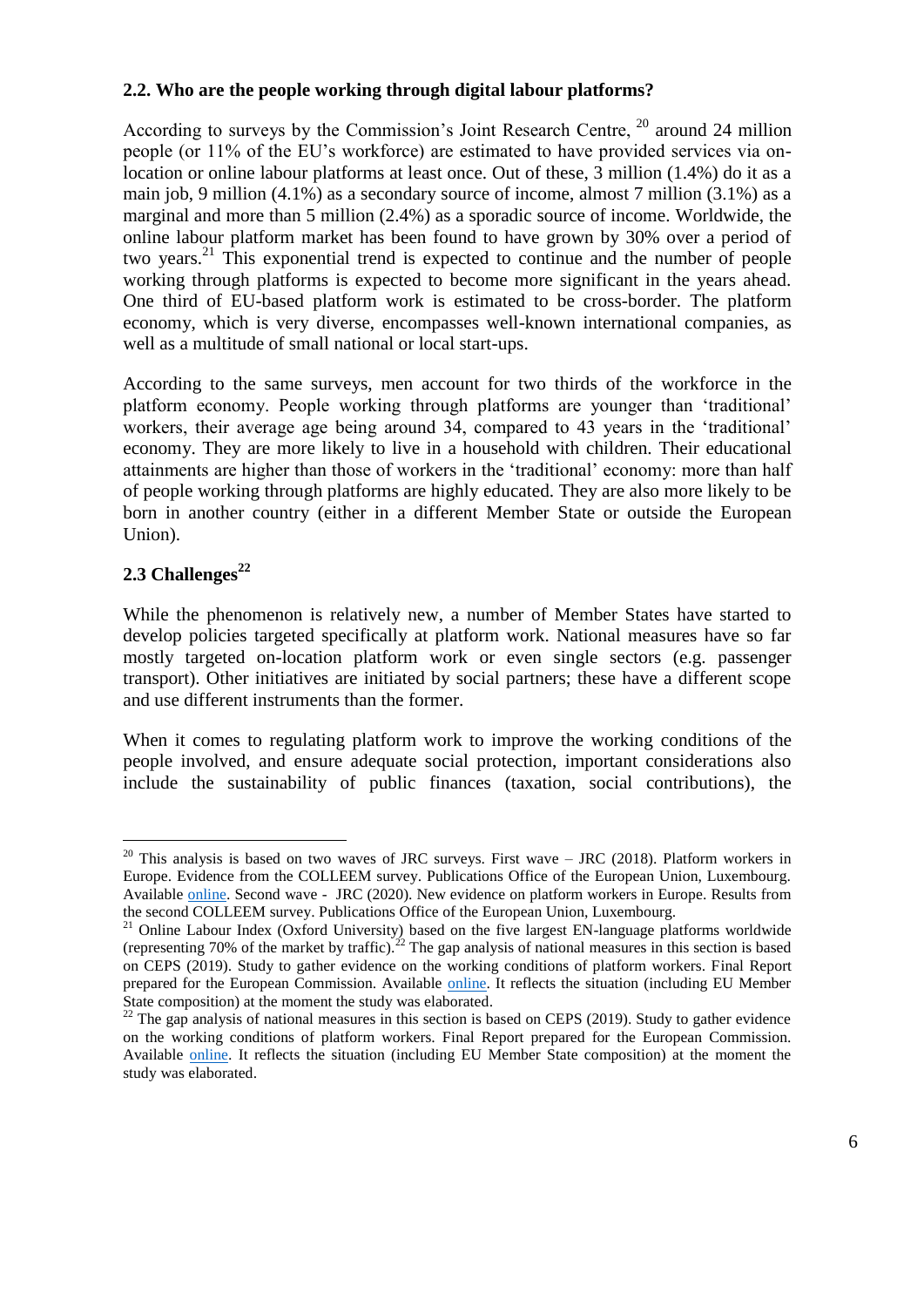importance of maximising job creation and the innovation potential of the platform work model, or levelling the playing field with 'traditional' economic actors.

The following sub-sections look into key aspects of the different areas where platform work challenges are observed. An overview of existing national measures, where available, is also provided in dedicated boxes.

### *2.3.1. Employment status of people working through platforms*

When addressing working conditions and social protection challenges for people working through platforms at national and EU levels, the core issue is the employment status. The self-employed status excludes people from the personal scope of much labour and social legislation at national and EU level as far as their platform activity is concerned.

Most digital labour platforms opt for terms and conditions that *de facto* categorise people offering services through them (or working for businesses offering services to or through them) as self-employed.<sup>23</sup> Digital labour platforms that offer employment contracts are much rarer, and even those might change their approach over time or opt for different solutions in different countries (or even regions/cities) where they are active. However, a majority of people offering services through platforms perceive themselves as employees of the platforms.<sup>24</sup> Moreover, an increasing number of judges in many countries have come to the conclusion that an employment relationship exists, based in particular on degree of control, notwithstanding the choice of contractual terms.<sup>25</sup>

Some people offering services through platforms, notably in online platform work based on contests and in on-location platform work where the person working through platforms can choose clients and set own rates, use platform work to test their entrepreneurial skills or to expand their activity if they are already self-employed.<sup>26</sup>

Flexibility over where and when to work is among the main motivations for people to work through platforms. The self-employment status may meet those motivations.<sup>27</sup> However, the actual degree of legal and economic dependence on digital labour platforms vary considerably according to business model (e.g. on-location labour platforms, and most notably those active in the passenger transport and delivery sectors, tend to exert more control over the matching of labour demand and supply than online labour platforms). $^{28}$ 

Indeed, the level of autonomy that a person enjoys in carrying out a service for a company has in some instances been crucial to identify a relationship of subordination or

 $23$  Eurofound report, "Platform work: Maximising the potential while safeguarding standards?" (2019), available [here.](https://www.eurofound.europa.eu/sites/default/files/ef_publication/field_ef_document/ef19045en.pdf)

<sup>&</sup>lt;sup>24</sup> JRC (2020) report on Colleem 2<sup>nd</sup> wave survey (available **online**), based on 16 surveyed Member States.

<sup>&</sup>lt;sup>25</sup> See some recent examples in the table "Court rulings and administrative decisions" in Section 3.

<sup>&</sup>lt;sup>26</sup> Eurofound report, "Platform work: Maximising the potential while safeguarding standards?" (2019), available [here.](https://www.eurofound.europa.eu/sites/default/files/ef_publication/field_ef_document/ef19045en.pdf)

<sup>&</sup>lt;sup>27</sup> JRC (2018) report on Colleem survey (available [here\)](https://publications.jrc.ec.europa.eu/repository/bitstream/JRC112157/jrc112157_pubsy_platform_workers_in_europe_science_for_policy.pdf).

<sup>&</sup>lt;sup>28</sup> Eurofound report, "Employment and working conditions of selected types of platform work" (2019). Availabl[e here.](https://www.eurofound.europa.eu/publications/report/2018/employment-and-working-conditions-of-selected-types-of-platform-work)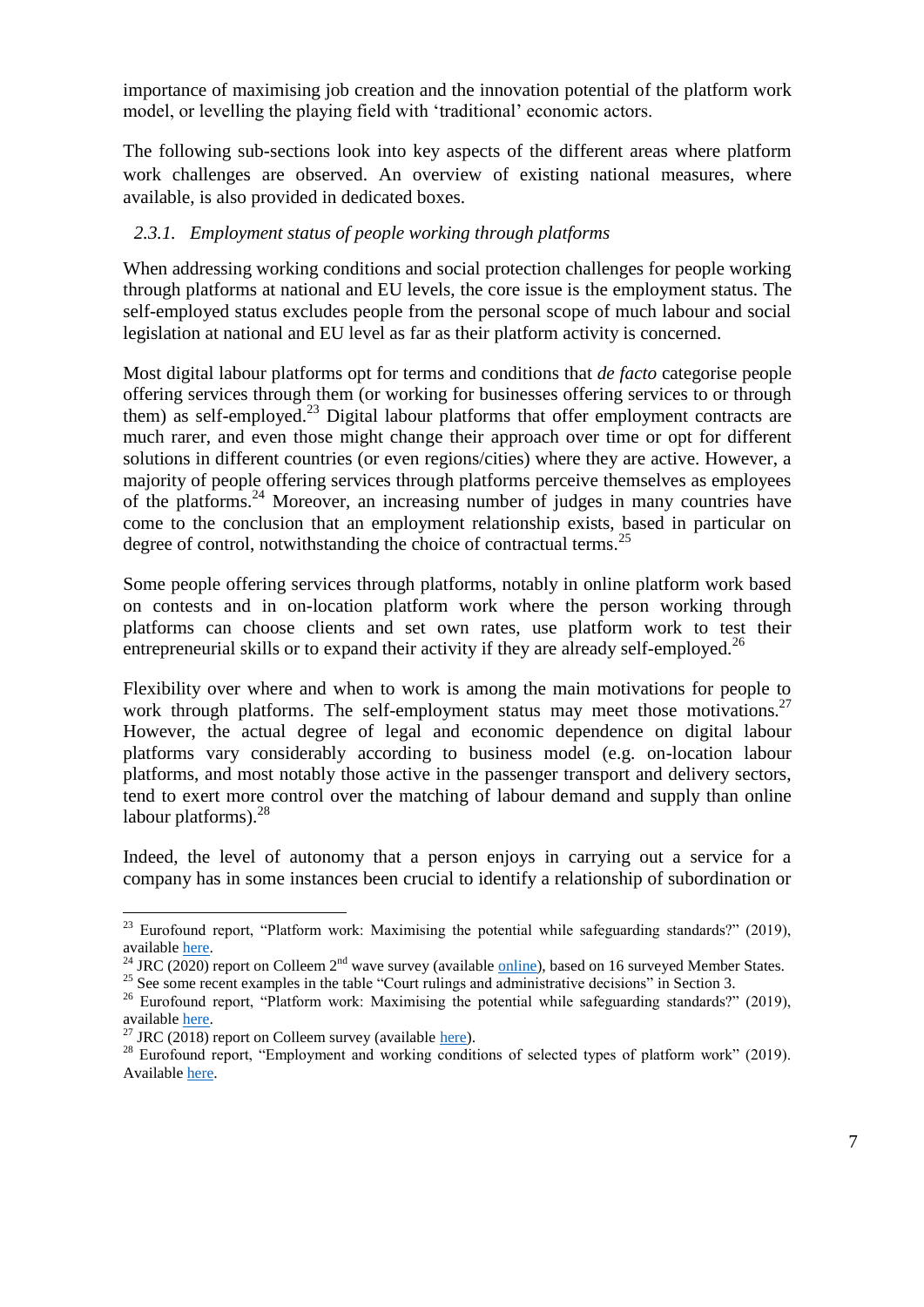lack thereof.<sup>29</sup> Some Member States (e.g. Spain) have used the economic dependency criterion to regulate platform work, approaching it as an employment relationship that is in between that of a worker and a self-employed person. However, the algorithms used by digital labour platforms to match and manage labour demand and supply may be concealing the real conditions under which platform work is performed, including the degree of the legal and economic dependency of the people working through platforms.

A blurred distinction between employers and clients as well as grey zones between worker and self-employed causes regulatory fragmentation and uncertainty over applicable rules. Examples of employment relationships falling within these grey zones include 'own-account workers', who depend on one or a small number of clients for their income and possibly receive direction regarding how the work is to be done.<sup>30</sup> In such cases, determining the specific employment status of people working through platforms is challenging. $31$ 

## **Employment status of people working through platforms**<sup>32</sup>

Across the EU, less than half of Member States have taken actions directly relevant to employment status. Most of these are particular to on-location platform work (e.g. passenger transport or delivery). Some countries are considering the introduction of a rebuttable presumption of employment (the Netherlands, Spain) as a means to reduce uncertainty, or placing the burden of proving that an employment relationship does not exist on the platform (Germany).

National courts have in many instances adapted the concept of worker as defined under national law, and in some countries this has led to a more elaborated set of criteria to be considered when establishing the status of worker. Administrators and inspectorates have also challenged the legality of the employment status of certain people working through platforms and issued decisions on employment status as it concerns labour or social law.

Still, most evidence suggests that substantial legal uncertainties on the employment status of people working through platforms remain within Member States and across the EU.

While EU law applies a binary distinction between worker and other statuses such as self-employed, in some countries (e.g. Germany, France, Italy, Spain and Portugal) one or more additional categories or subcategories of these two statuses exist for the purposes of national law. In other countries, there is an ongoing debate on introducing such third status for people working through platforms.  $33\frac{34}{9}$ 

 $\overline{a}$ <sup>29</sup> Order of the Court of 22 April 2020, *B v Yodel Delivery Network Ltd*, C-692/19, EU:C:2020:288. Availabl[e here.](https://eur-lex.europa.eu/legal-content/EN/TXT/?uri=CELEX%3A62019CO0692)

<sup>&</sup>lt;sup>30</sup> [https://www.ilo.org/global/topics/non-standard-employment/WCMS\\_534833/lang--en/index.htm.](https://www.ilo.org/global/topics/non-standard-employment/WCMS_534833/lang--en/index.htm)

<sup>&</sup>lt;sup>31</sup> CEPS (2019). Study to gather evidence on the working conditions of platform workers. Final Report prepared for the European Commission. Available [online.](https://ec.europa.eu/social/main.jsp?catId=738&langId=en&pubId=8280)

 $32$  Ibid.

<sup>&</sup>lt;sup>33</sup> [https://www.eurofound.europa.eu/data/platform-economy/dossiers/employment-status.](https://www.eurofound.europa.eu/data/platform-economy/dossiers/employment-status)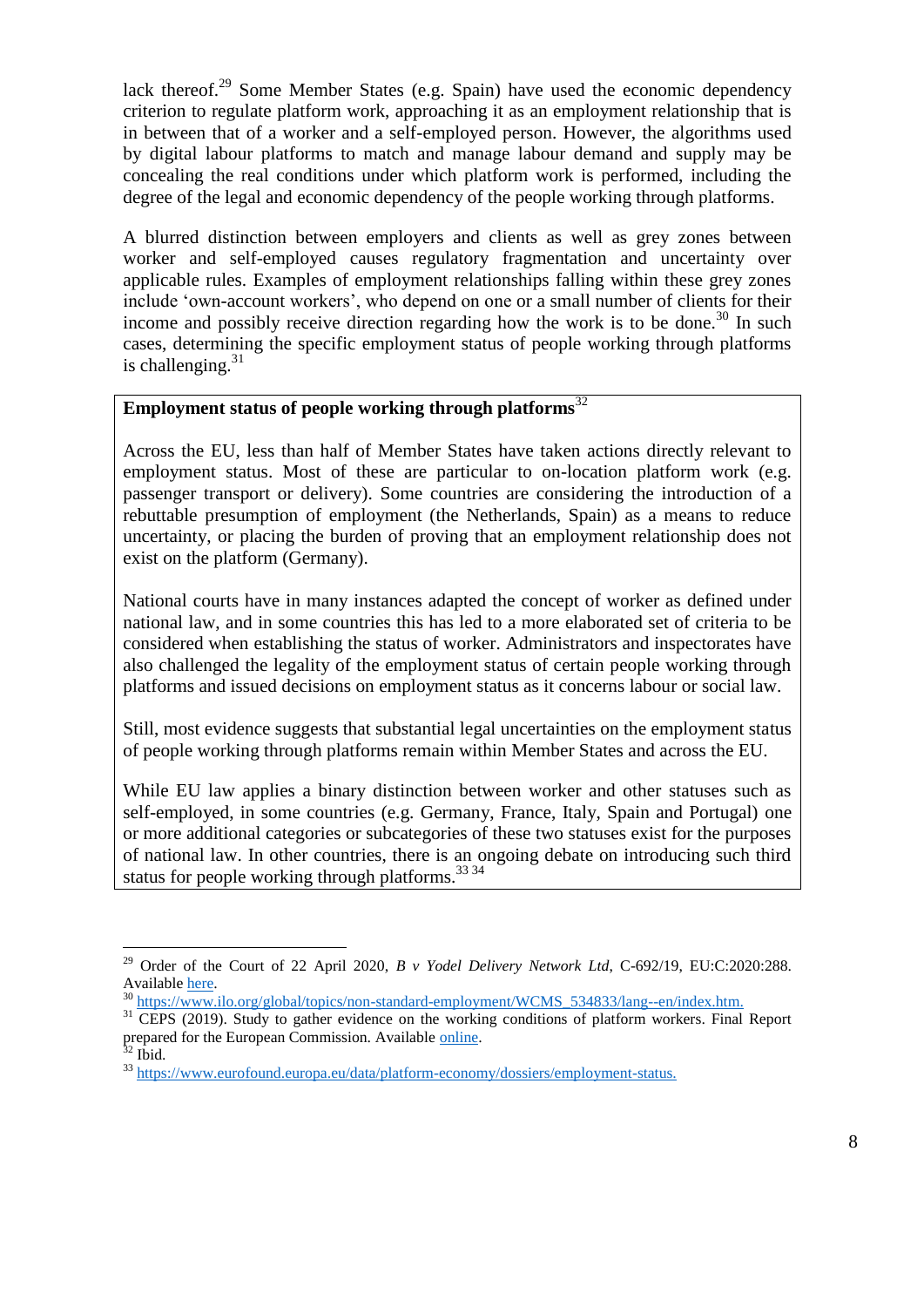Proponents of a third status have claimed that it could protect those in a situation of economic dependency without harming their potential desire for flexibility. They would also have argued that it could also clarify their legal situation and reduce uncertainties in case of litigation.

Opponents have underlined that it makes employment more precarious, erodes the protections offered by the employee status, and makes the existing labour and social law even more complex. In their views, the extra complexity connected to creating a third status could be detrimental to both workers and employers and might increase the risk of misclassification. They believe it could also cause 'widespread arbitrage favoured by the existence of low-cost alternatives to employment<sup>35</sup>, with possible broad consequences for society, the economy and public finances.

Some people working through platforms in most of the EU thus provide their services while facing a lack of clarity on their employment status and on the applicability of labour and social protection legislation. Reduced 'traditional' labour market opportunities during the pandemic have exacerbated the challenges stemming from this uncertainty. To date, jurisprudence has not removed possible legal uncertainty of employment status for people working through platforms, or more broadly for people who are misclassified as self-employed. In parallel, Member States have also tried to improve the protection of genuine self-employed as they might also need to be further insured against social risks.

## *2.3.2. Working conditions - transparency and predictability, earnings, working time, and health and safety*

The employment status of people working through platforms decisively influences their level of protection. **Transparency and predictability of working conditions** is a first issue. In some cases, people working through platforms may not receive a formal written statement, instead they have to accept the work-related terms and conditions stipulated by the digital labour platform, which may be obscure, complex and can be changed without any notice or explanation. Often, there is also no mechanism for redress or complaint handling.

# **Work-related contracts**<sup>36</sup>

Several Member States have taken actions related to contractual arrangements in platform work. Most of the measures are only relevant for people working through on-

 $34$  These categories which are created under national law do not affect the status of a worker under EU law for the purposes of the application of the EU acquis.

 $35$  Cherry, M. and Aloisi, A. (2017). "Dependent Contractors" In the Gig Economy: A Comparative Approach. Available [online.](https://papers.ssrn.com/sol3/papers.cfm?abstract_id=2847869)

 $36$  Ibid.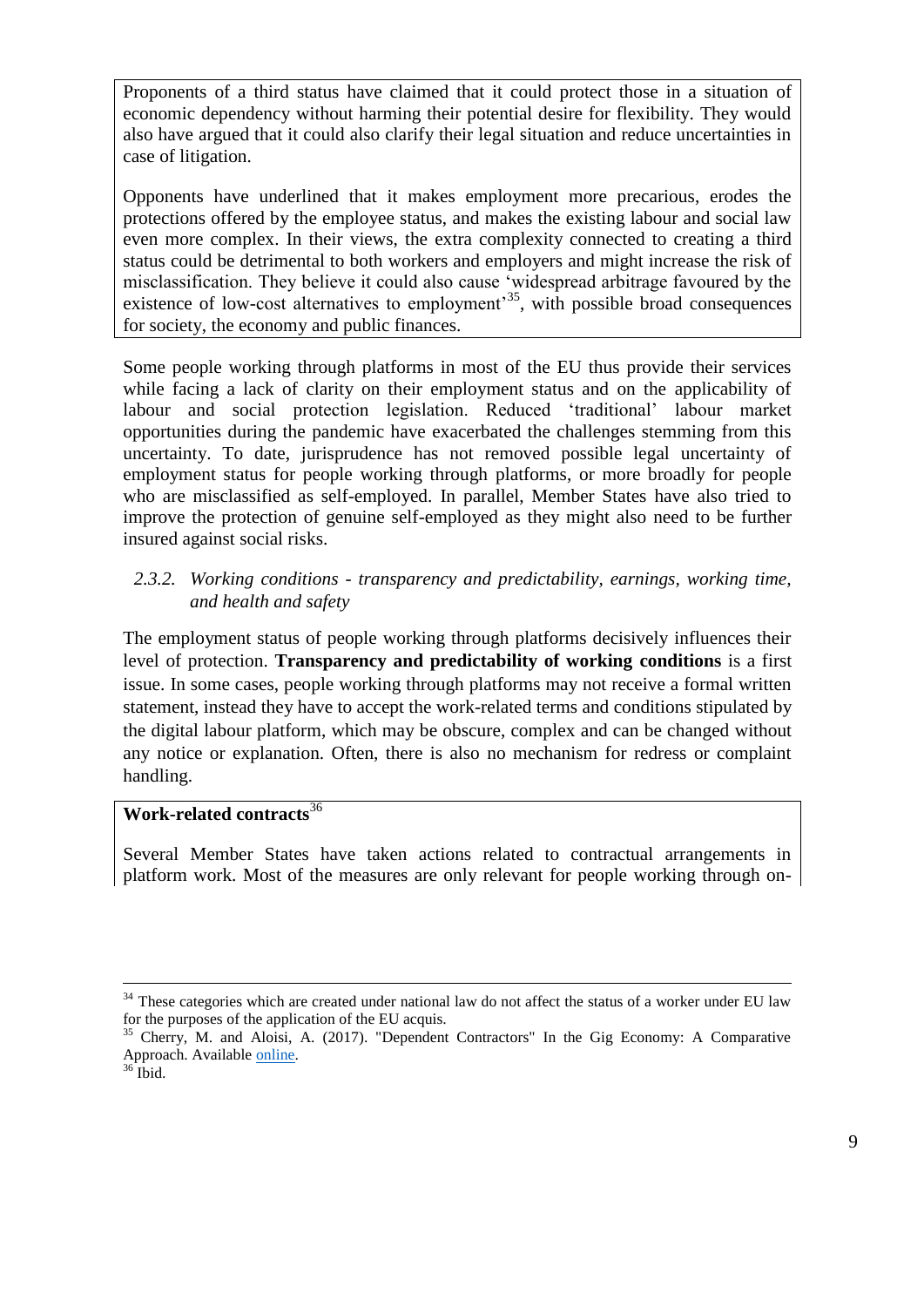location labour platforms. Only a couple of top-down<sup>37</sup> actions directly address the terms and conditions of contracts.

Bottom-up<sup>38</sup> initiatives in a few Member States include collective agreements with clauses addressing the challenge related to contracts. In general, these actions seem very narrow in scope and have done little to effect systemic change. Safeguarding contractual freedom is, and continues to, be a key aspect in this context.

The challenges of **surveillance, direction and performance appraisal** refer to the extent to which the digital labour platform and/or client monitors and controls the person working through platforms, which can have a strong impact on autonomy and well-being. Additionally, surveillance, direction and performance appraisal techniques greatly rely on the use of technology, automated decision-making systems, apps and algorithms. This can also impact the direction, evaluations, or even penalties for the people working through platforms. Surveillance of people working through platforms raises also questions of privacy and protection of personal data; ensuring proportionality of the interferences with these fundamental rights provoked by the surveillance measures also constitutes a challenge.

These challenges are relevant for all people working through platforms, regardless of whether the person is considered employed or self-employed. The specific challenges related to algorithmic management are further described below.

# **Surveillance, direction and performance appraisal**<sup>39</sup>

Several Member States have taken or plan to take actions relevant to this challenge. Most measures concern the representation of people working through platforms, or the intention to give people working through platforms a say in the appraisal process. Existing and planned actions mostly target people working through on-location labour platforms.

Some bottom-up approaches to this challenge have also been taken in a few Member States. Most are concentrated in one Member State, where collective agreements and the protests of people working through platforms have addressed surveillance and rating mechanisms, among other issues.

Bottom-up actions mostly address the suspension of the account of a person working through a platform, requirements for reputational or ratings systems (fairness, transparency, portability, forbidding ratings from impacting working time, etc.), and the right to disconnect.

 $37$  'Top-down' national measures refer to legislation, jurisprudence, or administrator and inspectorate actions.

<sup>&</sup>lt;sup>38</sup> 'Bottom-up' national measures refer to actions from platforms, people working through platforms, and collective agreements.

 $39$  Ibid.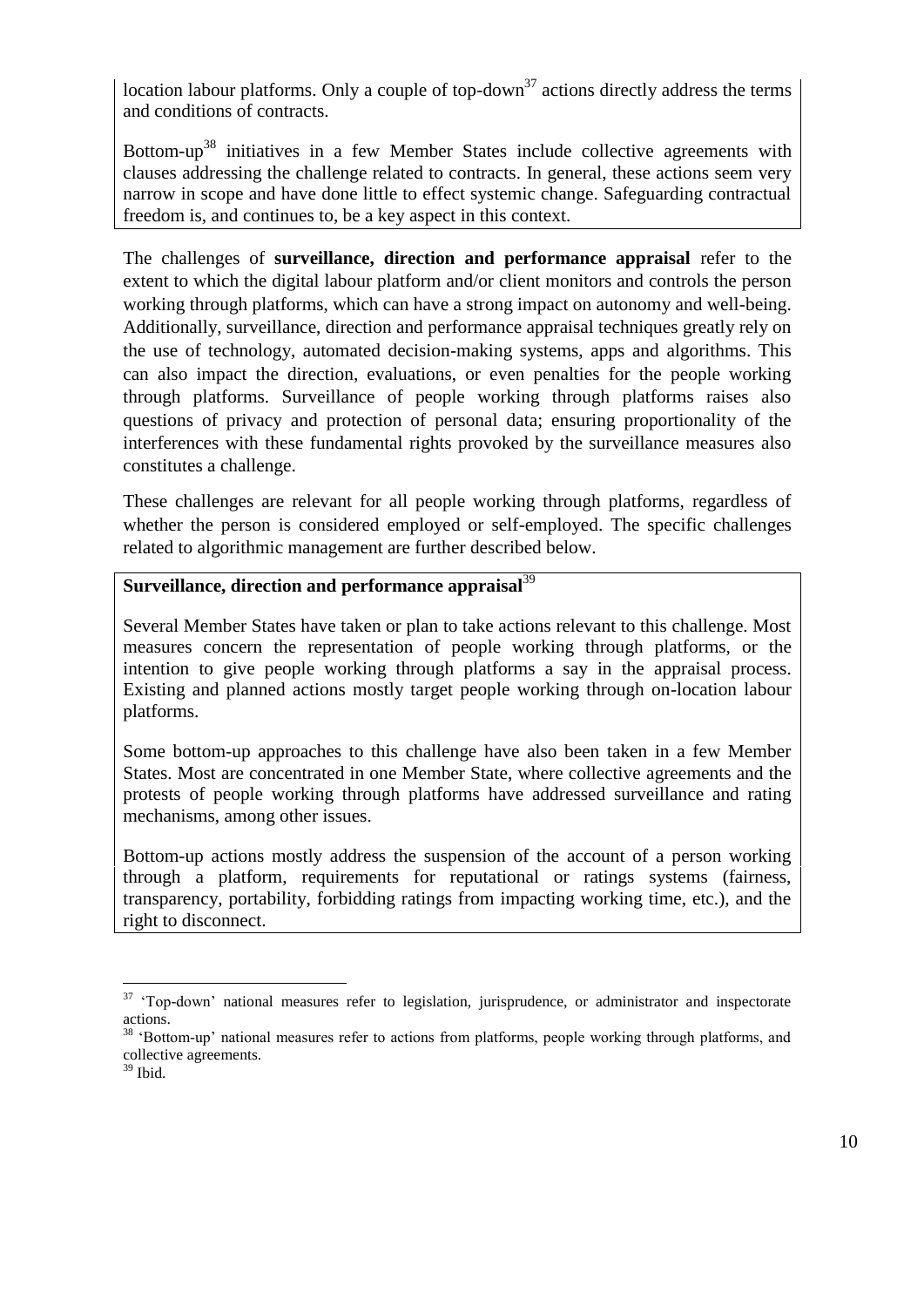**Earnings** from most types of platform work are variable and, for most people working through platforms available data suggests it is an additional source of revenue rather than a primary income.<sup>40</sup> Earnings are particularly low in some types of on-location platform work where key characteristics of the work (matching, pricing) are determined by the platform, and in online micro-tasking $4$ <sup>1</sup>. In on-location platform work, where people working through platforms can set their own rates and largely determine their own working time, the earnings may be quite predictable. In online platform work where tasks are distributed through contests, earnings may be (relatively) good but may also be unpredictable. $42$ 

Issues related to earnings in some types of platform work include being paid by the task rather than by the hour; platform work being outside the scope of minimum wage systems and social dialogue; and workers' low bargaining power.

In a triangular relationship between the digital labour platform, the people working through platforms and the client, the payment for a task sometimes depends on the acceptance of the work by the client. In this context, another problem could be related to limited possibilities to seek recourse if the client refuses to pay for an already performed task. People working through platforms who depend on this type of work are particularly affected and may face the threat of income insecurity. These issues are relevant for all people working through platforms, but are especially problematic for those who cannot set their own prices.<sup>43</sup>

<sup>40</sup> [https://www.eurofound.europa.eu/data/platform-economy/dossiers/earnings.](https://www.eurofound.europa.eu/data/platform-economy/dossiers/earnings)

<sup>&</sup>lt;sup>41</sup> As defined for example by [Eurofound:](https://www.eurofound.europa.eu/data/platform-economy/records/microworkers-of-the-gig-economy-separate-and-precarious) Microwork (also known as "clickwork" or "microtasking,") involves the outsourcing of small work tasks, via platforms, to workers in a global market through a process known as "crowdsourcing."

 $42$  Eurofound report, "Employment and working conditions of selected types of platform work" (2019). Available **here**.

 $43$  CEPS (2019).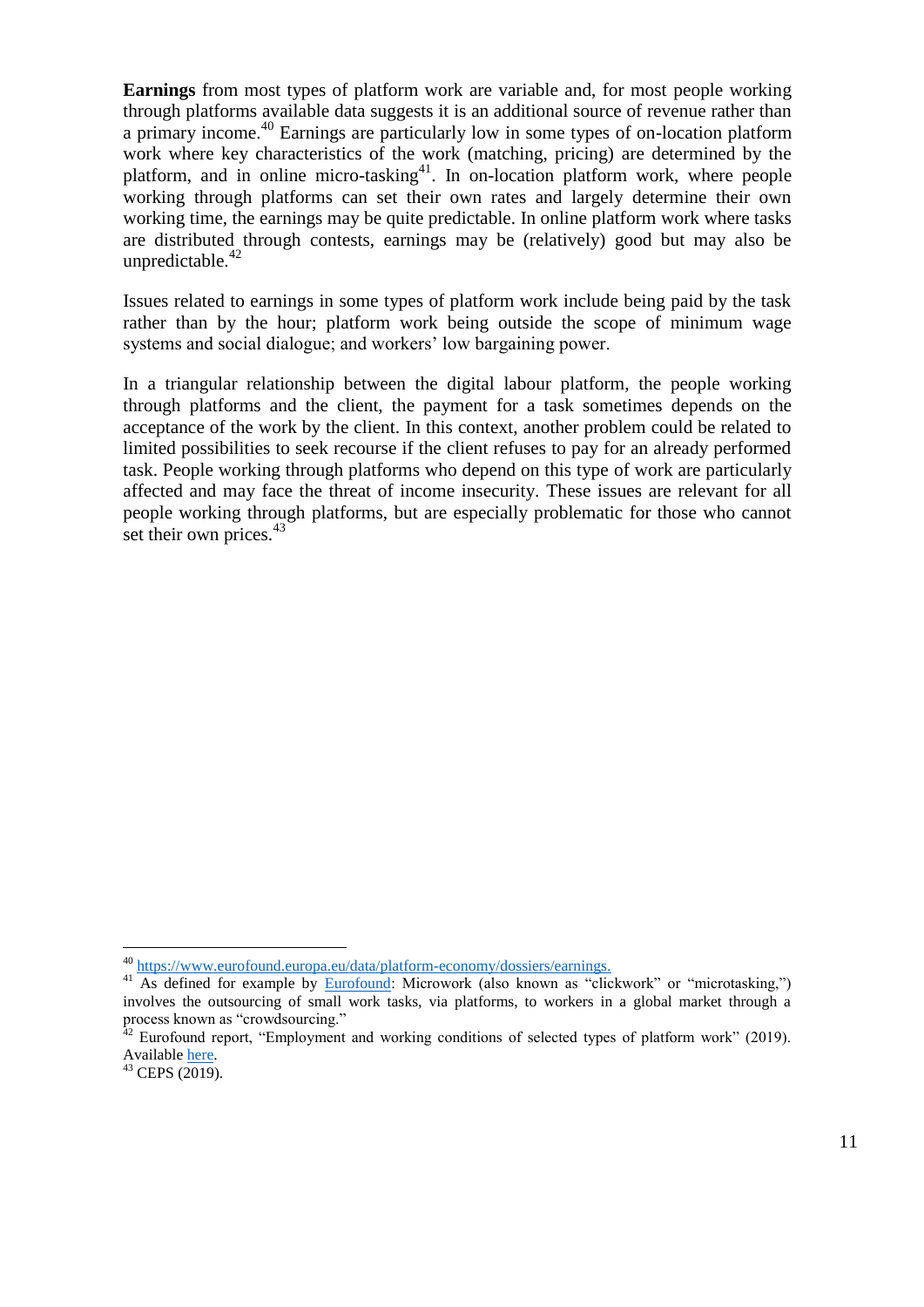### **Earnings from platform work**<sup>44</sup>

Actions to address earnings from platform work have been taken in less than half of Member States and mostly concern food delivery couriers.

In addition, most of these initiatives are bottom-up. In most of these, people working through platforms or social partners negotiated with, or put pressure on, digital labour platforms regarding the price of services. Relevant measures include demonstrations by people working through platforms, collective agreements, and the creation of cooperatives or collectives.

For many people working for on-location labour platforms, negotiations with digital labour platforms, often with trade union involvement, are unresolved and ongoing. In most cases, digital labour platforms still set the external price of services. Even less progress is evident for people working through online labour platforms, which may in some cases be explained by earnings representing less of a challenge in some types of online platform work.

As regards **working time**<sup>45</sup> , the flexibility to decide when to work is often one of the main reasons to engage in platform work. This flexibility may, however, become problematic for some people working through platforms where, for example, not all time spent on the digital labour platform is paid (e.g. waiting time) or when digital labour platforms nudge people to be available for work when the demand is high, and it may also compromise work-life balance.

In some cases, people may be punished for declining work. While working time issues are relevant for all people working through platforms, it appears mostly problematic for those who work on fixed schedules and who are required to commit to working certain shifts in advance – especially those carrying out lower-skilled, on-location tasks, such as food delivery.<sup>46</sup>

### **Working time**

Several Member States have reported actions to address challenges related to working time. Generally, measures address this challenge alongside employment status, representation, and earnings. Most actions concerning working time directly target food couriers.

National measures also include actions and collective agreements by people working through platforms. In fact, all concluded or pending collective agreements on platform work directly address working time.

Generally, actions pertaining to working time also concern remuneration and the ability to set one's own prices or negotiate better earnings. A frequent point of contention in

 $44$  Ibid.

 $45$  Ibid.

 $46$  CEPS (2019).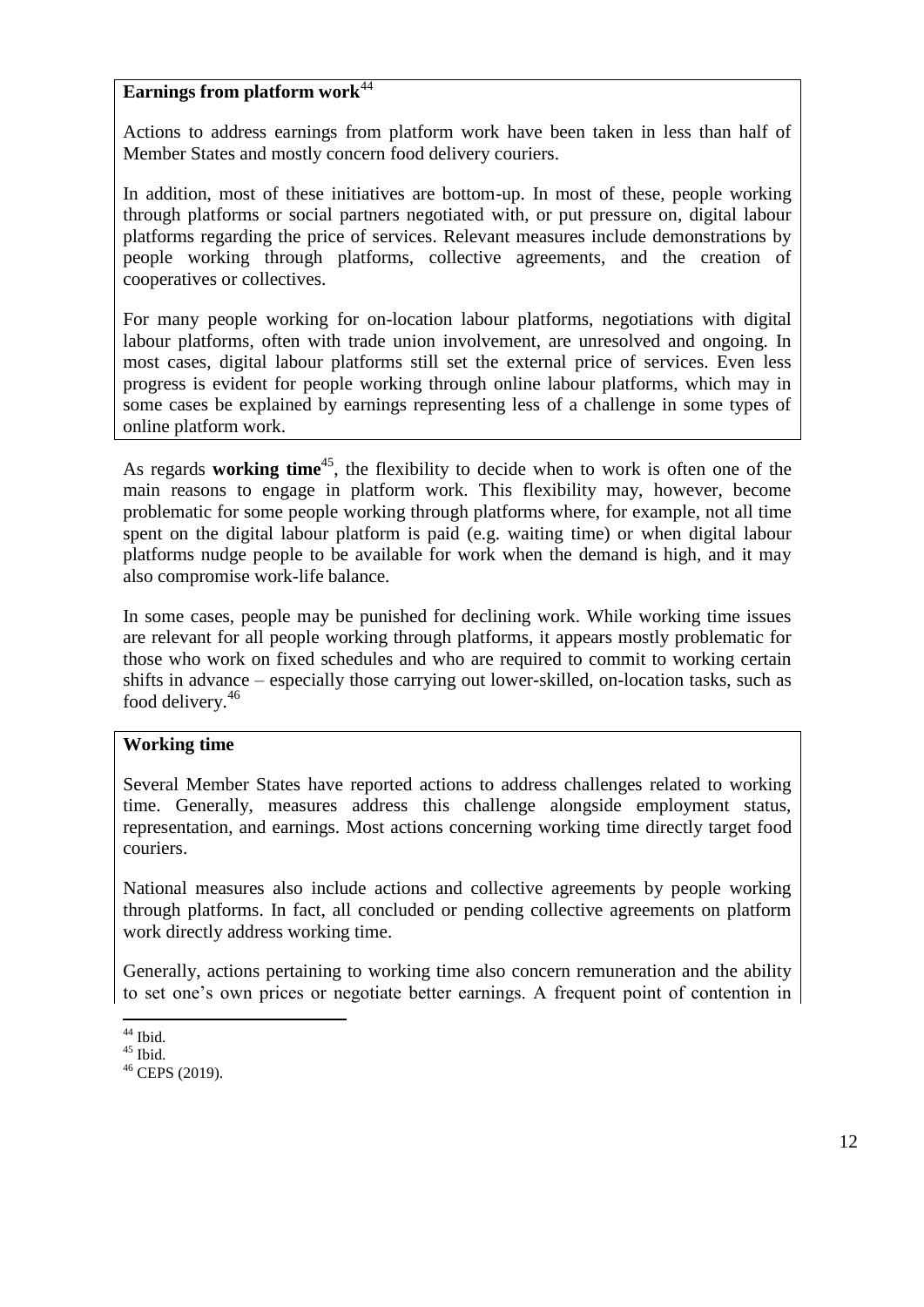protests staged by people working through platforms is that digital labour platforms pay per task rather than per hour.

The challenge has been addressed narrowly, for people working through specific platforms (almost exclusively food couriers), in a handful of countries.

General working-time issues or ambiguities, such as how to monitor working time or what constitutes working time (e.g. waiting for a task), are largely unresolved.<sup>47</sup>

As regards **health and safety**, risks will depend on the type of work performed through digital labour platforms, as well how the work is organised. For example, the need to compete for tasks and the role of rating mechanisms may imply a rapid pace of work without breaks, which may in turn induce accidents and may have implications for example for road safety. The lack of appropriate training further increases the risk of accidents, especially in occupations that could be dangerous, such as construction and food delivery.

Online platform work, like many other fields of work involving primarily screen-based work, carries risks such as visual fatigue and musculoskeletal problems. Associated psycho-social risks include isolation, stress, information overload, burn-out, musculoskeletal disorders, cyber-bullying<sup>48</sup> and an increased risk of gender-based violence or harassment of people working through on-location platforms. All online platform work can increase the risk of stress through continuous evaluation and rating of performance, competitive mechanisms for allocating work, or uncertain payment.<sup>49</sup>

Whether and how digital labour platforms provide transparent evaluations of health and safety risks or insurance against occupational accidents as part of their terms of service remains unclear. In this regard, self-employed people can face precariousness.

Improving the physical environment of people working through platforms mostly entails addressing health and safety risks and ensuring they have the required job equipment. While relevant for all people working through platforms, it has been especially noted as a challenge for lower-skilled people working through on-location labour platforms.

 $47$  On 21 January 2021, the European Parliament adopted a [resolution](https://www.europarl.europa.eu/doceo/document/TA-9-2021-0021_EN.html) with recommendations to the Commission on the right to disconnect (2019/2181(INL)). The resolution is concerned with the growing evidence of work-induced burnouts, psychosocial stress linked to increased telework and the blurring of boundaries between private and professional life. It calls on the Commission, among other things, to present a Union directive "on minimum standards and conditions to ensure that workers are able to exercise effectively their right to disconnect and to regulate the use of existing and new digital tools for work purposes". As per established procedures, the Commission will reply within three months, outlining its next steps. Engagement with Social Partners and social dialogue will be key in addressing these challenges. As highlighted by the Parliament's resolution, the Commission's follow-up will have to take into account the 2020 Framework Agreement on Digitalisation and its foreseen 3-year implementation period.

<sup>&</sup>lt;sup>48</sup> Protecting Workers in the Online Platform Economy: An overview of regulatory and policy developments in the EU - European Agency for Safety and Health at Work (2017). Available [online.](https://osha.europa.eu/en/publications/protecting-workers-online-platform-economy-overview-regulatory-and-policy-developments/view)

<sup>&</sup>lt;sup>49</sup> Protecting Workers in the Online Platform Economy: An overview of regulatory and policy developments in the EU - European Agency for Safety and Health at Work – EU-OSHA (2017).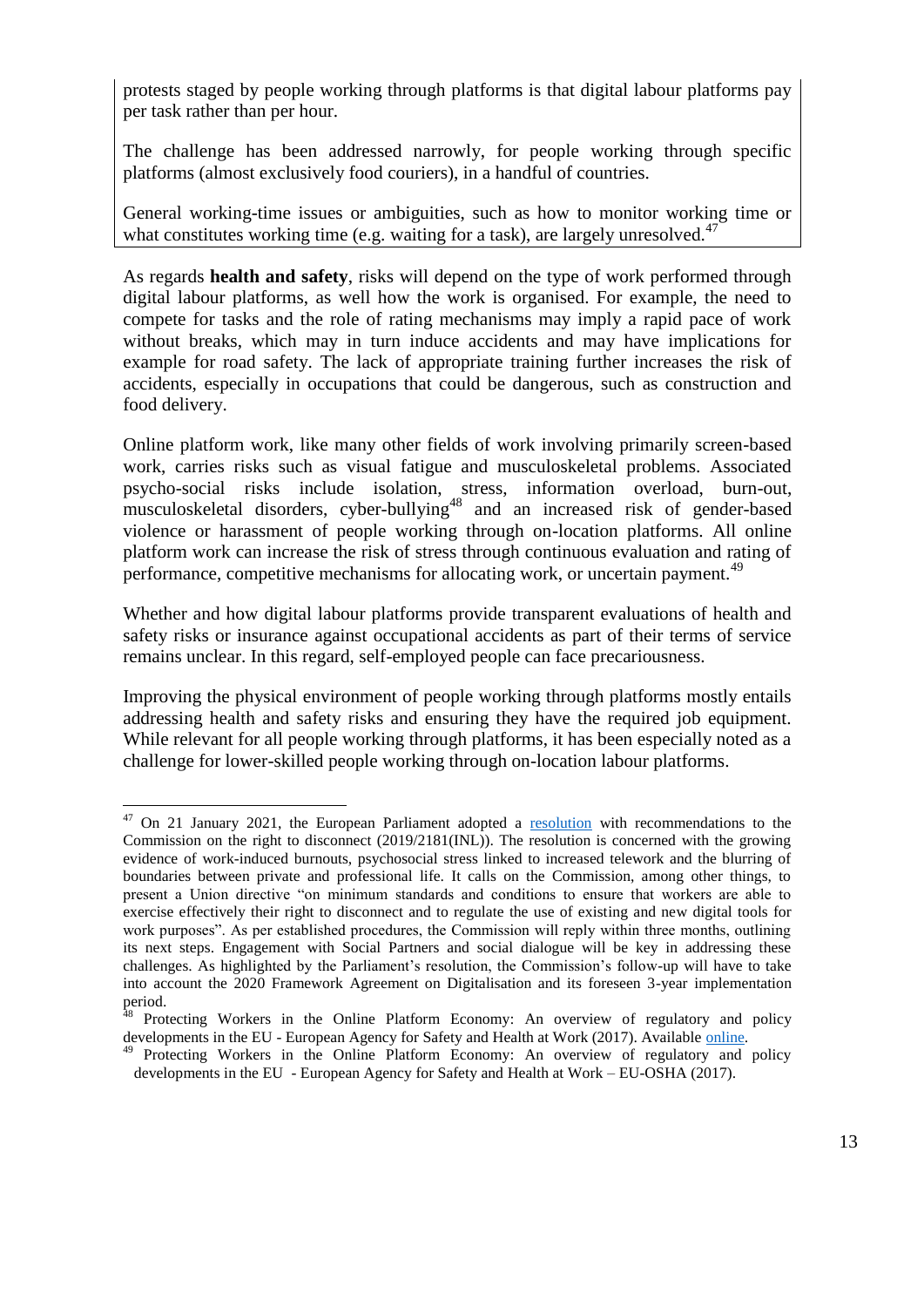#### Addressing health and safety risks<sup>50</sup>

National approaches include actions from inspectorates or administrative bodies, national or regional legislation, or jurisprudence in several Member States and bottom-up initiatives (actions by trade unions on the health and safety of people working through platforms, and collective agreements which have either been concluded or continue to be negotiated).

Generally at national level it seems that physical environment challenges are partially addressed for people working through on-location labour platforms, and not addressed for people working through online labour platforms.

Platform work highlights important considerations in terms of **gender equality**. Platform work seems to reproduce, rather than challenge, gender inequalities from the broader labour market, such as the gender pay gap and gender segregation in occupations or sectors<sup>51</sup>

The self-employment status of people working through platforms has implications for access to family leaves, which particularly affects women who still largely carry a disproportionate burden of care responsibilities for children and dependent family members. Access to parental leave is also limited for the self-employed in a number of Member States.<sup>52</sup>

Platform work can offer people with reduced mobility or disabilities flexible opportunities to participate in the labour market, such as working from home at their convenience. At the same time, precarious working conditions can further reinforce disparities if digital labour platforms are not designed to be accessible to people with disabilities. <sup>53</sup>

### *2.3.3. Access to social protection*

The employment status influences access to and level of protection for people working through platforms.

They may have limited **access to social protection** as the status of self-employed may provide more limited access to social protection in some branches (unemployment, parental leave, accidents at work, etc.). Moreover, platform work may yield low incomes or last for short durations. People working primarily or solely through platforms face particular challenges in meeting eligibility requirements and accumulating social security entitlements, due to more frequent career interruptions, changes in jobs or across statuses. Their exclusion from social security systems risks undermining the financial stability,

<sup>&</sup>lt;sup>50</sup> CEPS (2019).

<sup>&</sup>lt;sup>51</sup> European Institute for Gender Equality (EIGE). Gender Equality Index 2020. Digitisation and the future of work. Available [online.](https://eige.europa.eu/about/projects/gender-equality-index-2020-focus-digitalisation)

 $52$  Gender Equality Index 2020. Digitalisation and the future of work. Availabl[e online.](https://eige.europa.eu/publications/gender-equality-index-2020-digitalisation-and-future-work)

 $53$  The impact of digitalisation on labour market inclusion of people with disabilities. Available [online.](https://www.ceps.eu/the-impact-of-digitalisation-on-labour-market-inclusion-of-people-with-disabilities/)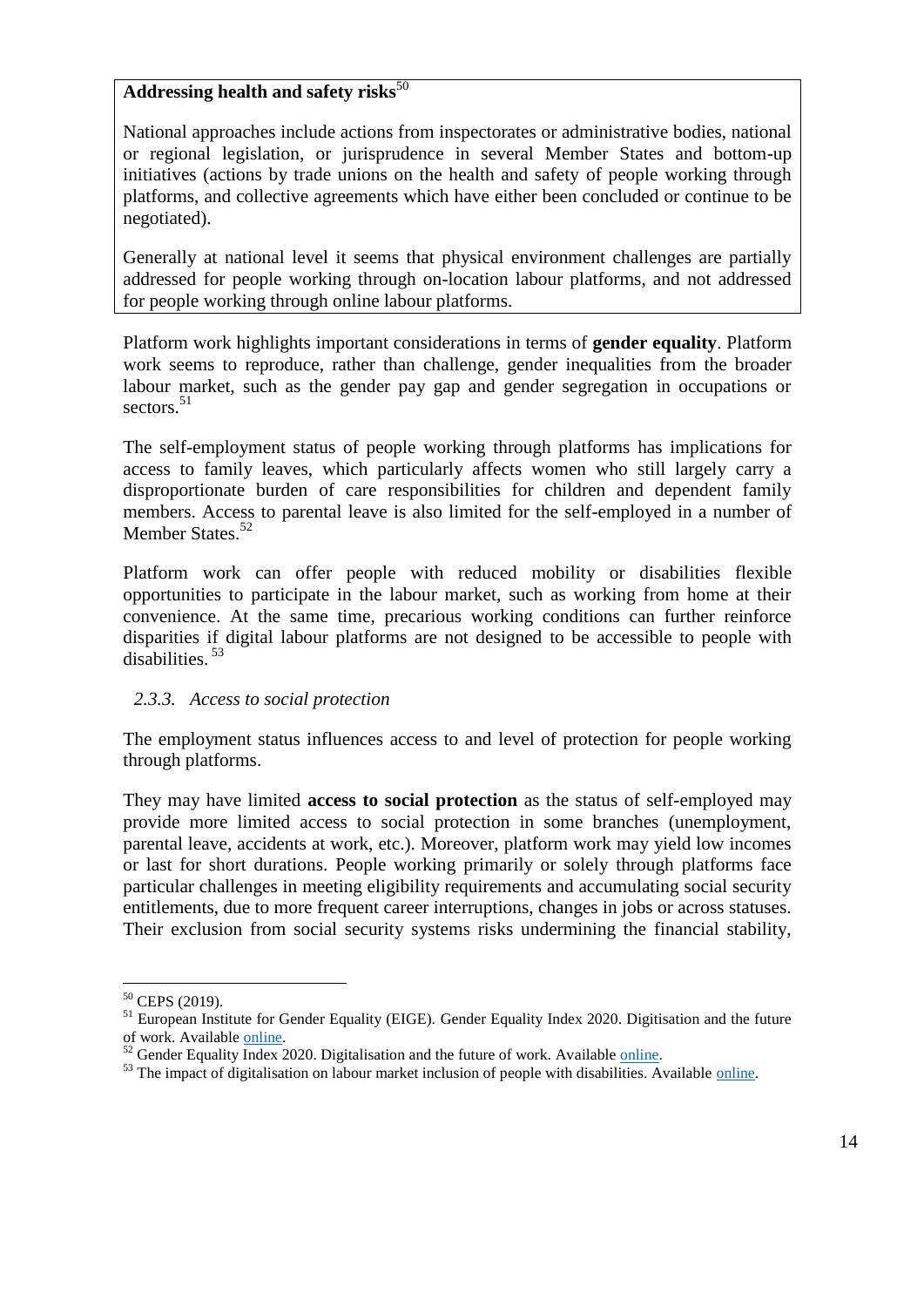solidarity and redistributive role of social security systems<sup>54</sup>, increasing the number of people seeking help from last resort safety nets, and decreasing the number of people contributing to social security systems.

Nevertheless, most people working through platforms are likely to be engaged in other professional activity outside of platform work, and/or may be active on a number of different digital labour platforms. They may therefore have rights (including in relation to social protection) stemming from another professional activity. However, platform work as a supplementary income, may not open up entitlements to social protection.

These challenges largely align with those experienced by non-standard workers and the self-employed. Policy measures to open up access to social protection have the potential to benefit a wider group of non-standard workers and self-employed as a result.

# **Access to social protection**<sup>55</sup>

National measures addressing this challenge include top-down (legislation adoption or modification and administrative decisions impacting the access to social protection of people working through platforms) and bottom-up approaches in 12 Member States (trade union challenges in courts, collective agreements for certain people working through platforms, the creation of digital labour platform cooperatives for the purposes of facilitating access to social protection).

Overall at national level, social protection is partially addressed for people working through on-location labour platforms, and not addressed for people working through online labour platforms.

#### *2.3.4. Challenges related to algorithmic management*

Platform work is characterised by a triangular relationship between the digital labour platform, the person working through platforms (and potentially its third-party representative or  $de$  *facto* employer) and the client or clients<sup>56</sup>, linked by algorithmic intermediation and intervention, entailing varying degrees of control.

While **algorithmic management** can be a useful tool that helps achieve efficient solutions, it also raises new challenges as some decisions impacting the working lives of people are taken within so-called 'black boxes' which may make them difficult to understand, analyse and question. These algorithms can carry for example gender,

 $54$  For a wider discussion on challenges related to social security systems in the EU, see also Green Paper on Ageing. Fostering solidarity and responsibility between generations. COM (2021) 50 final. Available [online.](https://ec.europa.eu/info/files/green-paper-ageing-fostering-solidarity-and-responsibility-between-generations_en)

 $55$  CEPS (2019).

<sup>56</sup> In some cases there is even a "quadrangular" relationship – e.g. on food delivery labour platforms the relationship involves four parties: the digital labour platform, the client and two service providers: the restaurant and the rider.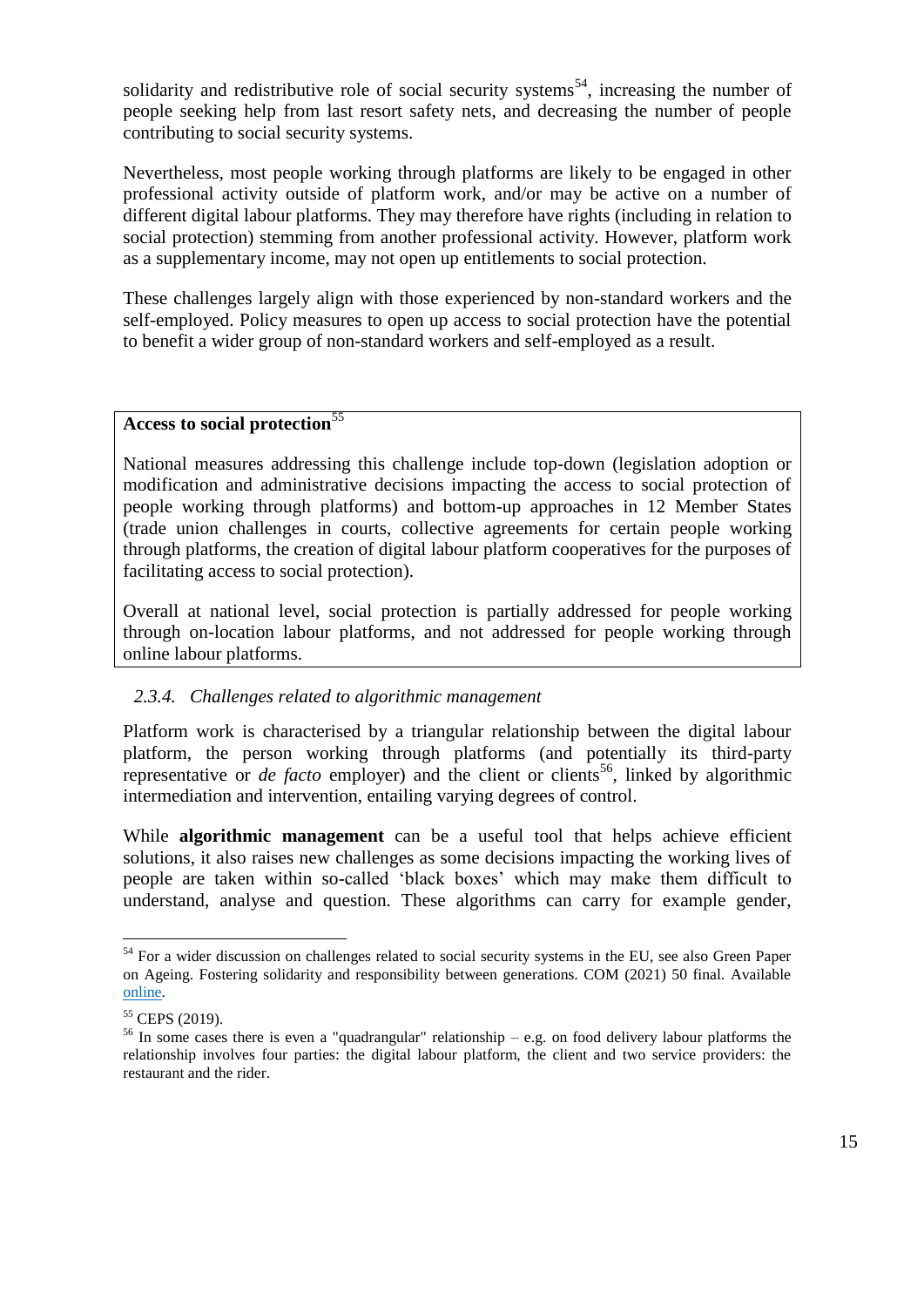ethnical or other bias. While formally not assuming the role of an employer, platforms may deploy algorithms for decisions impacting pay, performance assessment, to determine directions given for the provision of services and/or influence clients' ratings and reviews. Because these algorithms often lack human oversight, they may lead to unaccountable and potentially discriminatory decisions or to a lack of predictability in work relationships. The means of recourse and the burden of proof often lie on the people working through platforms, which is particularly problematic in this context.

In addition, research suggests that digital labour platforms have sometimes developed invasive, if subtle, forms of modern electronic monitoring; digital technologies to track workers location, activity, and output are an integral part of their system. New tools and strategies, such as ratings or gamification, can be used to motivate workers on a psychological level, for example by combining computer game techniques together with insights from behavioural economics to monitor and "nudge" them to increase their work effort.<sup>57</sup>

The challenges related to algorithmic management remain to largely unaddressed. Intermediation in platform work can entail surveillance, performance appraisal, and nontransparent contracts, also due to non-comprehensive enforcement and scarce awareness among people working through platforms of the rights they enjoy under EU laws (e.g. GDPR, platform-to-business regulation). These features seem to be growing beyond platform work as well.<sup>58</sup>

#### *2.3.5. Cross-border aspects*

Cross-border work or service provision, including through platforms, represent significant economic opportunities for citizens and the European economy at large. Within the EU, such cross-border activity builds on the fundamental freedoms underpinning the single market. However, the cross-border character of some digital labour platforms has implications for determining the choice of jurisdiction for the collection of taxes<sup>59</sup> and payment of social security contributions, and potentially poses challenges to the **application of EU law** relating to **freedom of movement** (of workers

<sup>&</sup>lt;sup>57</sup> This could include for example automatically offering new jobs to drivers just before current jobs are completed, to reduce the chance that drivers will log off; reminding drivers how close they are to reaching earnings targets when they try to log off; or not revealing a passenger destination before drivers accept a new job. See Henderson, T., Swann, T., Stanford, J. (2018). Under The Employer's Eye: Electronic Monitoring & Surveillance in Australian Workplaces, Centre for Future Work at the Australia Institute. Availabl[e online.](https://australiainstitute.org.au/report/under-the-employers-eye-electronic-monitoring-surveillance-in-australian-workplaces/)

<sup>58</sup> CEPS (2019).

<sup>&</sup>lt;sup>59</sup> In this regard, please see also the [recently agreed in Council proposal](https://ec.europa.eu/commission/presscorner/detail/en/ip_20_2253) on new tax transparency rules for digital platforms (i.e. DAC7 revision).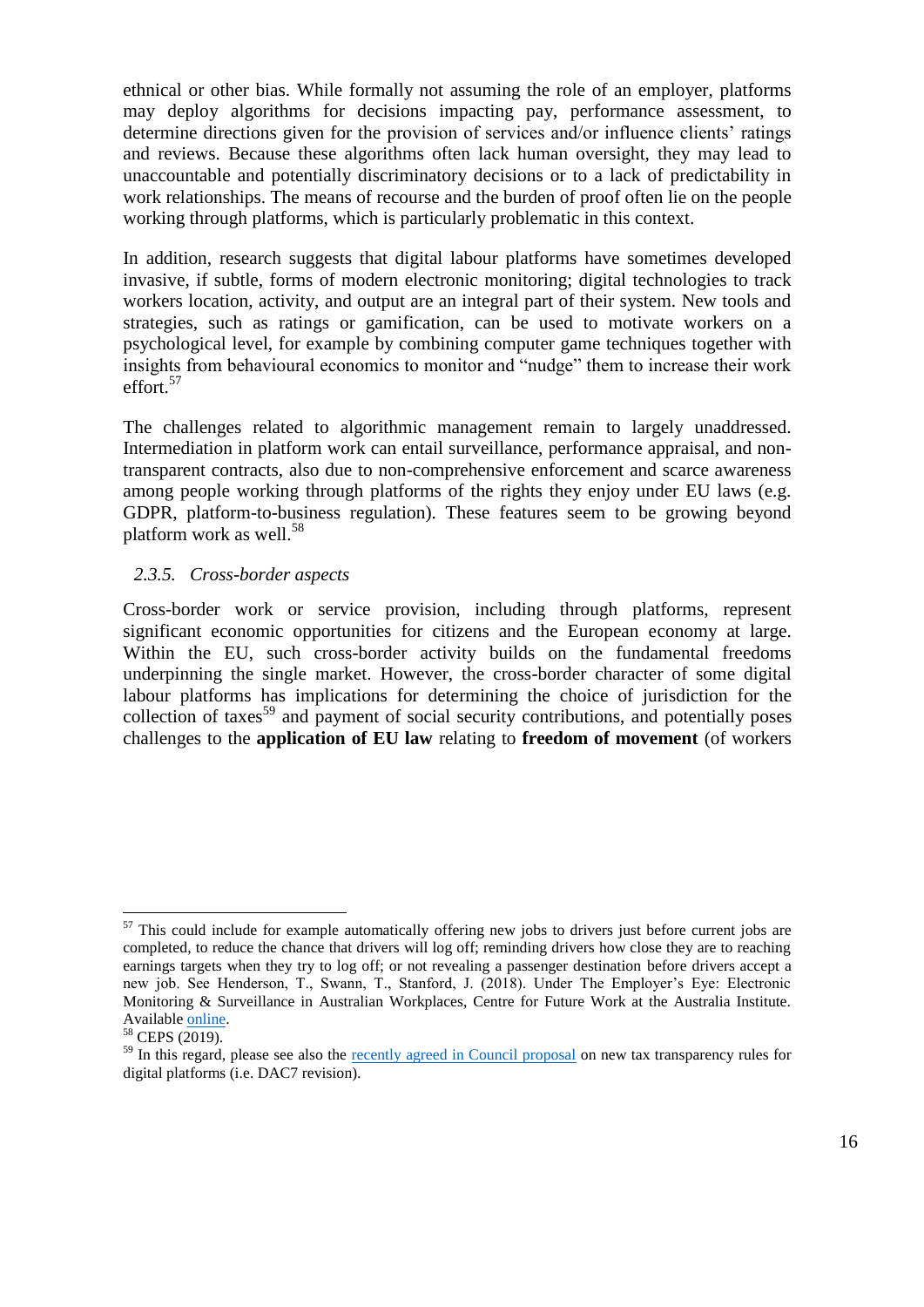and of services), **jurisdiction and applicable law** (Brussels Ia<sup>60</sup> and Rome I<sup>61</sup> regulations) and **social security coordination**. 62

The external dimension is also important. Research<sup> $63$ </sup> suggests that online platform work is generating outsourcing to non-EU countries, especially those where average wages, but also the quality of working conditions, are much lower.

Determining which law is applicable to contracts of people engaged in platform work (particularly online platform work), as well as identifying which courts are competent to settle disputes between parties, may raise questions in cross-border contracts, both within the EU, but also with regard to non-EU countries. Under EU law $^{64}$ , for employees, the choice of jurisdiction and/or law applicable to their individual employment contract cannot lead to them being deprived of protections that they would otherwise have in the absence of such choice in their contract.

Also, the applicability of the principle of non-discrimination of EU workers by reason of nationality may raise issues in cross border situations where the national worker of reference may not be easy to identify. If the qualification of these activities is done differently under the different legislations involved, the number of conflicts of EU competence rules is likely to grow. $65$ 

If platform work were to grow substantially, and workers were to shift to it from more traditional forms of work, the amount of social contributions paid would shrink and this could impact the sustainability of national public budgets.<sup>66</sup> Such an impact could also be exacerbated given the potential geographical relocation of work carried out online, i.e. employers in high-income countries outsourcing to workers in lower-income countries,

 $^{60}$  Regulation (EU) No 1215/2012 of the European Parliament and of the Council of 12 December 2012 on jurisdiction and the recognition and enforcement of judgments in civil and commercial matters, OJ L 351, 20.12.2012, p. 1.

 $<sup>61</sup>$  Regulation (EC) No 593/2008 of the European Parliament and of the Council of 17 June 2008 on the law</sup> applicable to contractual obligations (Rome I), OJ L 177, 4.7.2008, p. 6.

Regulation (EC) No 883/2004 on the coordination of social security systems. Available [online.](https://eur-lex.europa.eu/legal-content/EN/TXT/?uri=CELEX%3A32004R0883)

 $63$  Oxford Internet Institute, the Online Labour Index (OLI). Available [here.](http://ilabour.oii.ox.ac.uk/online-labour-index/) This [blog post](https://www.oii.ox.ac.uk/blog/where-are-online-workers-located-the-international-division-of-digital-gig-work/) is particularly noteworthy.

 $64$  Article 23 of Regulation (EU) No 1215/2012 of the European Parliament and of the Council of 12 December 2012 on jurisdiction and the recognition and enforcement of judgments in civil and commercial matters, OJ L 351, 20.12.2012, p.  $1-32$  and Article  $8(1)$  of Regulation (EC) No 593/2008 of the European Parliament and of the Council of 17 June 2008 on the law applicable to contractual obligations (Rome I), OJ L 177, 4.7.2008, p. 6.

<sup>65</sup> Grega Strban (coordinator), Dolores Carrascosa Bermejo, Paul Schoukens, Ivana Vukorep (2020), Social security coordination and non-standard forms of employment and self-employment: Interrelation, challenges and prospects, report prepared for the European Commission. Available [online.](https://ec.europa.eu/social/BlobServlet?docId=22854&langId=en)

<sup>&</sup>lt;sup>66</sup> The vulnerable position of platform workers extends beyond individual effects and concerns society's ability to retain the capacity, financial and otherwise, to take care of all its members. If a sizeable segment of the population does not pay social contributions or insurance and underpays on tax and pensions, this will eventually negatively impact the ability of national social protection systems to provide public goods and social benefits, while the demand for those benefits will increase. See Eurofound's working paper Digital Age. Platform work: types and implications for work and employment – literature review. Availabl[e online.](https://www.eurofound.europa.eu/data/platform-economy/records/platform-work-types-and-implications-for-work-and-employment-literature-review)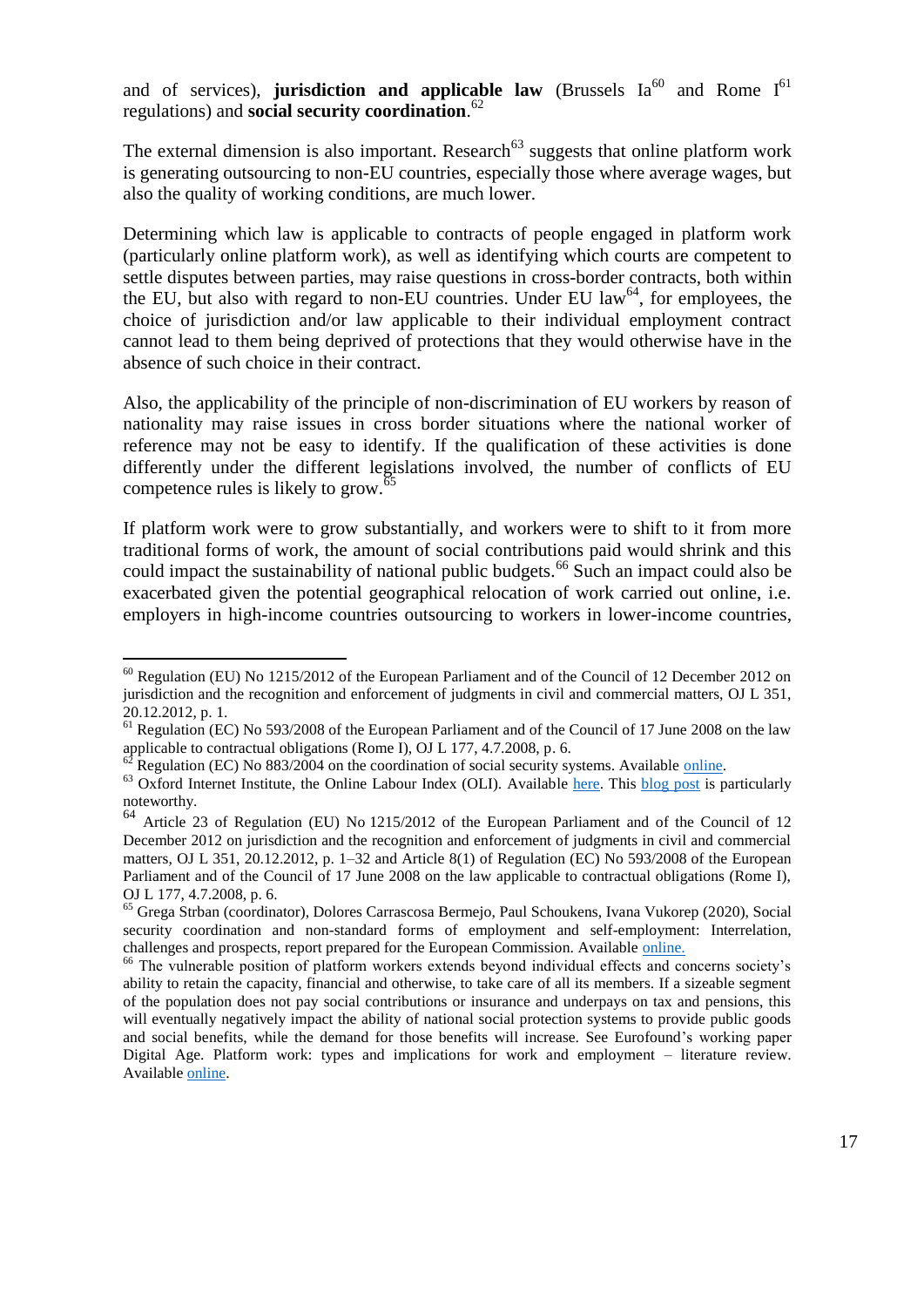which could lead to a reduction in wages working conditions in high-income countries. Despite providing new opportunities to all in the global economy, this trend could also challenge the collection of social protection contributions in high-income countries.

The cross-border dimension of platform work has led the Global Commission on the Future of Work established by the ILO to recommend that an international governance system for digital labour platforms be established to require said platforms (and their clients) to respect certain minimum rights and protections $67$ .

### *2.3.6. Skills, training and professional development of people working through platforms*

Platform work is sometimes described as a way to effectively match skills with tasks. There are nevertheless several challenges related to the **skills-matching, training and professional development** of people working through platforms.

People working through platforms appear to have little or no access to employerprovided training opportunities. Some of them are overqualified for their tasks and generally have very limited possibilities for career development. There are also considerable differences between people working through platforms executing low-skill tasks and those performing activities requiring higher skills. The latter group has more opportunities to apply and develop their skills, set their own prices and use platform work as a springboard to other occupations.<sup>68</sup>

Apart from the skills required to perform the actual task, people working through platforms need to develop skills related to the use of the digital labour platform, i.e. operating the digital labour platform, self-marketing, reputation building, obtaining highquality tasks, etc. New people working through platforms also face difficulties breaking into the market because they lack client feedback, which is the primary means of signalling skills and trustworthiness on some platform labour markets.

Over 80% of job-related training programmes in the EU Member States are employersponsored.<sup>69</sup> Moreover, many policies put forward by Member States to stimulate training provision target companies. As digital labour platforms are not considered employers, they have little incentive to invest in developing the skills of people working through them, as well as in their professional development beyond the skills necessary to operate the platform itself.

People working through platforms have little access to training due to their selfemployed status, the fact they use platform work as a secondary source of income and often perform tasks on several digital labour platforms.

<sup>&</sup>lt;sup>67</sup> "Work for a brighter future" Report of the Global Commission on the Future of Work, ILO 2019 [https://www.ilo.org/global/publications/books/WCMS\\_662410/lang--en/index.htm.](https://www.ilo.org/global/publications/books/WCMS_662410/lang--en/index.htm)   $68$  Ibid.

<sup>69</sup> Vera-Toscano, E., Urzì Brancati, C. Towards an improved adult learning monitoring framework. Revisiting the available data and indicators. Available [online.](https://ec.europa.eu/jrc/en/publication/towards-improved-adult-learning-monitoring-framework-revisiting-available-data-and-indicators)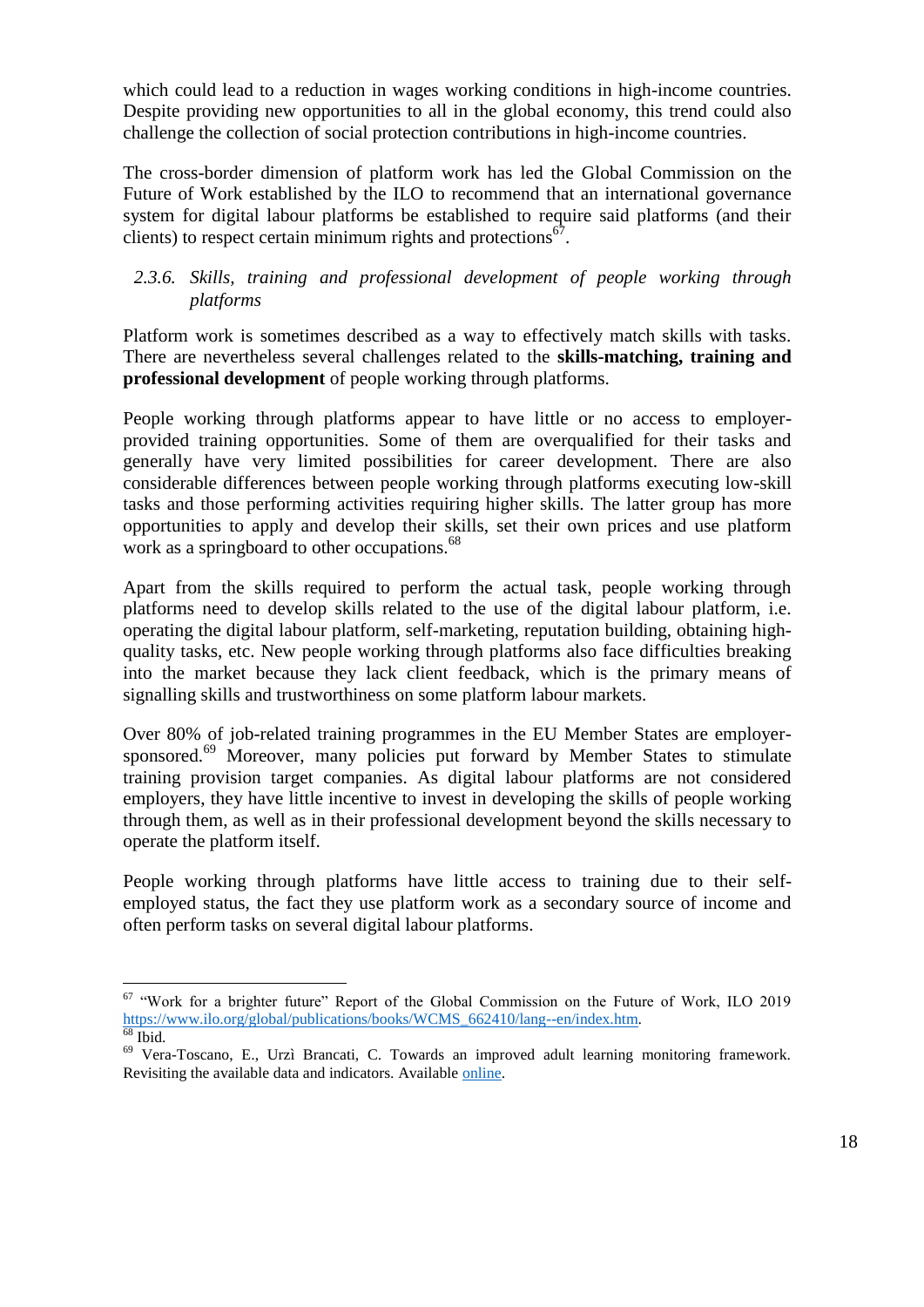Digital labour platforms often utilise reputation systems, which are non-transferrable and could contribute to enforced dependence (lock-in) of people working through platforms, thus limiting their possibility of skills development. More than half of people working through platforms surveyed in Cedefop's study<sup>70</sup> believe that they cannot switch to another digital labour platform without negatively impacting their income. This limits mobility between digital labour platforms and potentially also from platform work to traditional employment, possibly resulting in skills under-utilisation.

Public Employment Services (PES) may not be able to provide services such as matching and counselling to people working through platforms, since their labour market situations are unclear, and they may not meet all the conditionality related to job search. They may also be more difficult to contact than workers in the traditional economy.

The lack of clarity in labour market status also affects eligibility for various active labour market policies (ALMPs). This is an important issue, since platform work may be an employment opportunity for some hard-to-place categories of unemployed people.

#### *2.3.7. Collective representation and bargaining*

The employment status of people working through platforms has an influence on their access to collective bargaining.

For the purpose of competition law, all genuinely self-employed people are 'undertakings' and are in principle not allowed to conduct collective bargaining and conclude collective agreements concerning tariffs, as these may constitute 'cartels' under Article 101 TFEU. The case-law of the CJEU shows that false self-employed can be treated as employees and thus do not risk infringing competition law when bargaining collectively.<sup>71</sup> However, also genuine solo self-employed might be in a situation of unbalanced negotiation power and competition law can be an obstacle for them to collectively bargain to improve their precarious situation.<sup>72</sup>

At national level, there have been some efforts to give some room to collective bargaining for certain categories of self-employed. At EU level, on 30 June 2020 the Commission launched a process to ensure that EU competition rules do not stand in the way of collective bargaining for those solo self-employed who need it.<sup>73</sup> The objective of the initiative is to ensure that EU competition law does not stand in the way of initiatives to improve working conditions through collective agreements for solo self-employed where they choose to conclude such agreements, while guaranteeing that consumers and SMEs continue to benefit from competitive prices and innovative business models,

 $70$  Developing and matching skills in the online platform economy: Findings on new forms of digital work and learning from [Cedefop's CrowdLearn study \(2020\).](https://www.cedefop.europa.eu/files/3085_en.pdf)

<sup>71</sup> See Judgment of 4 December 2014, *FNV Kunsten Informatie en Media*

v Staat der Nederlanden, [C-413/13](http://curia.europa.eu/juris/document/document.jsf?text=&docid=160305&pageIndex=0&doclang=EN&mode=lst&dir=&occ=first&part=1&cid=11535690)*,* EU:C:2014:2411.

 $72$  See e.g. Independent Workers and Industrial relations in Europe (2018); Collective Bargaining in Times of Platform Work (2020); as well as the Commission's Inception Impact Assessment in relation to its initiative ["Collective bargaining agreements for self-employed –scope of application of EU competition](https://ec.europa.eu/info/law/better-regulation/have-your-say/initiatives/12483-Collective-bargaining-agreements-for-self-employed-scope-of-application-EU-competition-rules)   $\frac{\text{rules}}{73}$ .

[https://ec.europa.eu/commission/presscorner/detail/en/IP\\_20\\_1237.](https://ec.europa.eu/commission/presscorner/detail/en/IP_20_1237)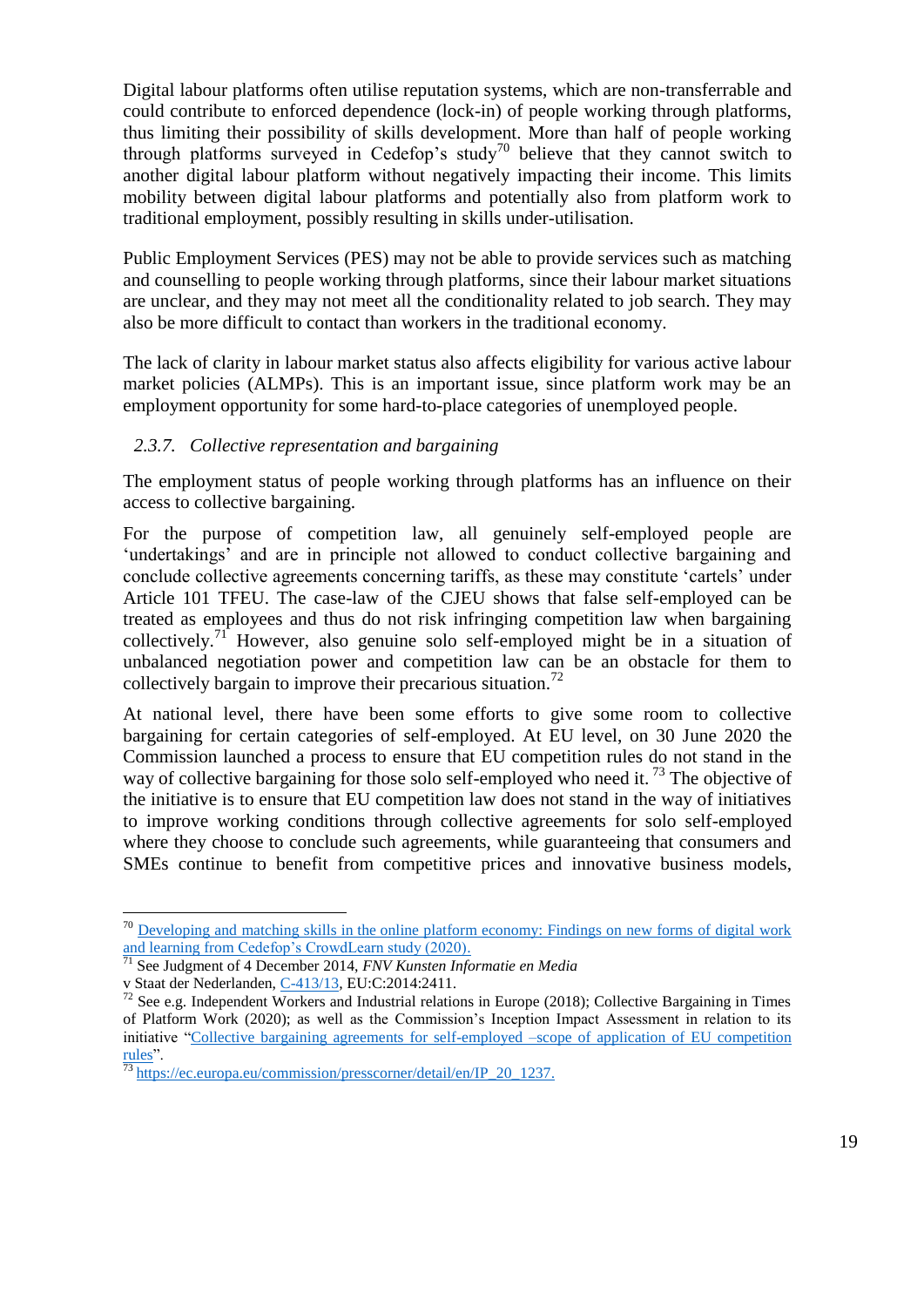including in the digital economy. An inception impact assessment was published in the beginning of January 2021.<sup>74</sup>

The objective of the aforementioned Commission initiative is not to bring collective bargaining within the scope of the EU competition rules, but to remove the threat of EU competition law for certain solo self-employed when they choose to enter into collective bargaining agreement to improve their working conditions.

#### **This consultation does not address the issue of potential impacts of EU competition law, notably prohibitions under Article 101(1) TFEU, on platform work.**

Rather, with the present document, the Commission would like to consult the social partners on collective bargaining aspects in platform work that go beyond the competition law dimension. Taking due account of the autonomy of social partners and in line with national practices, such aspects could for example support social partners' coverage of platform work, facilitate contacts between people working through platforms, and promote social dialogue, also to cater to new technological developments and the impact these may have on the world of work.<sup>75</sup>

Some trade unions have opened their membership to non-standard workers and the selfemployed, and have started campaigning for the rights of people working through platforms. A few innovative collective agreements have also recently been signed between unions and digital platforms, but they remain very limited.

#### **Social partners and social dialogue**

 $\overline{a}$ 

Trade unions have opened to the self-employed in some Member States (for instance, Unionen in Sweden and IG Metall in Germany) or have established separate branches specifically for the self-employed (the Unión General de Trabajadores (UGT) in Spain, the Confederazione Italiana Sindacati Lavoratori (CISL) in Italy and the Federatie Nederlandse Vakbeweging (FNV) in the Netherlands). They have also set up specific branches or union-affiliated guilds for non-standard forms of work (Confederazione Generale Italiana del Lavoro (CGIL).

Collective bargaining agreements were concluded between trade unions and platforms in recent years. In 2018, the Danish union 3F signed a collective agreement in the platform economy with Hilfr.dk, a platform for cleaning services in private homes. An agreement was also signed in April 2018 by the German-based company Delivery Hero, an online food-delivery service with the European Federation of Food, Agriculture and Tourism Trade (EFFAT) unions to establish a cross-border works council.

The website faircrowd.work is a cross-border union initiative aiming at supporting fair working conditions for platform work, by providing information and advice to platform

<sup>74</sup>https://ec.europa.eu/info/law/better-regulation/have-your-say/initiatives/12483-Collective-bargainingagreements-for-self-employed-scope-of-application-EU-competition-rules<br>
<sup>75</sup> See in particular II Islamical and C<sub>N</sub>

<sup>75</sup> See in particular H.Johston and C.Land-Kazlauskas "Organizing on-demand: Representation, voice, and collective bargaining in the gig economy", ILO, 2019; [https://www.ilo.org/wcmsp5/groups/public/--](https://www.ilo.org/wcmsp5/groups/public/---ed_protect/---protrav/---travail/documents/publication/wcms_624286.pdf) ed\_protect/---protrav/---travail/documents/publication/wcms\_624286.pdf.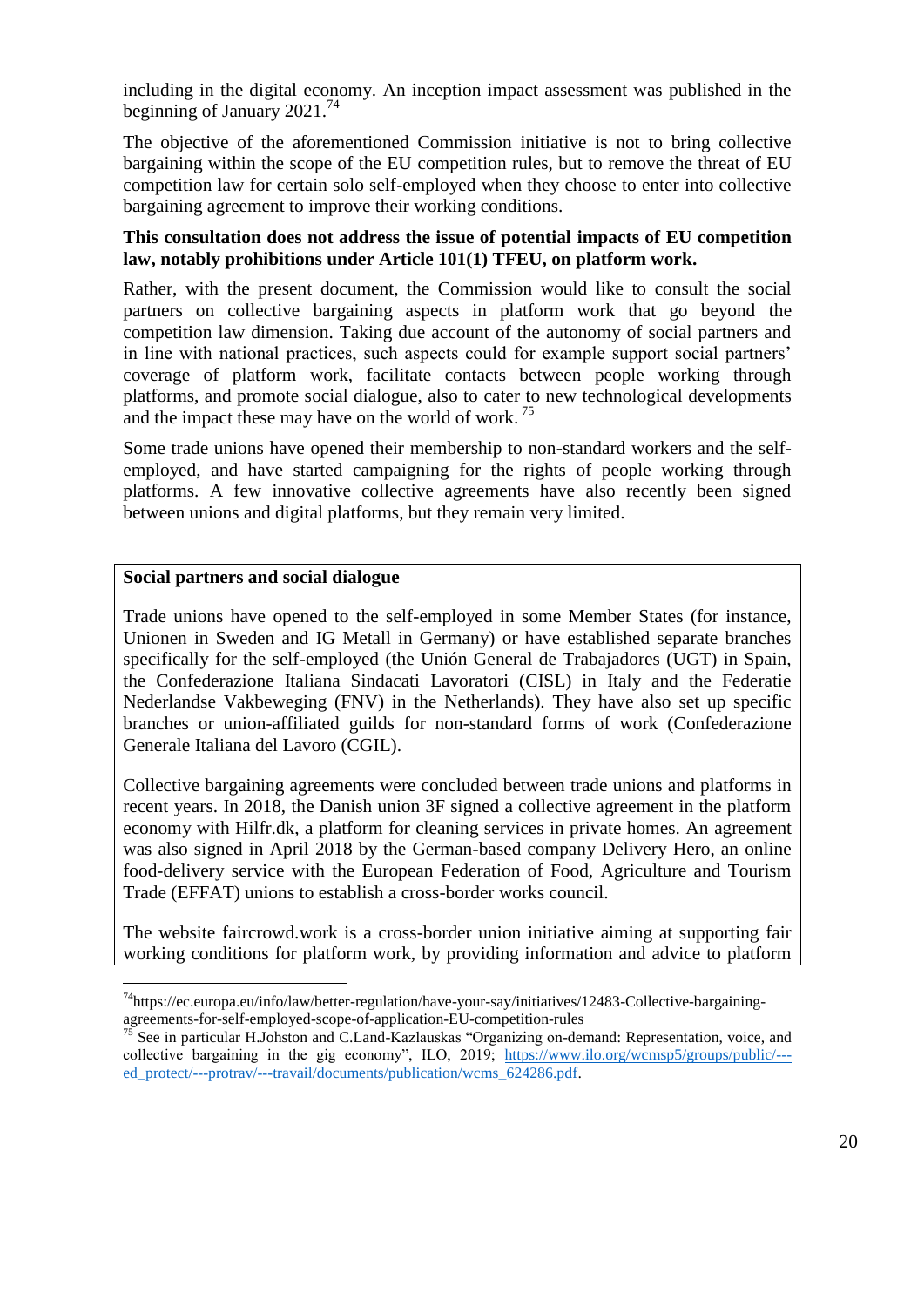workers and in particular ratings of working conditions on different online platforms based on surveys of workers. It was launched by the German metal-worker union IG Metall, the Austrian union confederation, together with the Austrian Chamber of Labour, and the Swedish trade union Unionen.<sup>76</sup>

At the end of January 2021, Danish trade union 3F and the employers' organisation Dansk Erhverv reached a national sectoral agreement for delivery riders valid from 2021 to 2023. The agreement covers Just Eat's riders, who will be guaranteed to receive information about the terms of employment, a base hourly wage, minimum and maximum working times, and other benefits. $^{77}$ 

The question of workers' involvement and information and consultation processes in platform work is also important. This is particularly relevant to help overcome the opacity of certain aspects of platform work, such as algorithmic management and the asymmetry of information that such remote and fragmented work organisation may entail.

#### **2.4. Consequences on people and the economy**

 $\overline{a}$ 

The complexities of platform work and the variation in the degree of regulation across European jurisdictions reduce the legal certainty for digital labour platforms. When platforms can be deemed to provide more than mere intermediation - there may be an increase in the risk of unfair competition faced by 'traditional' businesses. Although outsourcing is increasingly widespread among traditional businesses, they still have to pay substantial social contributions for the bulk of their workforce made of employees who are subject to various employment regulations. On the other hand, some types of digital labour platforms may avoid some of these costs by contracting self-employed people to carry out the very services that are inherent to their core business, potentially disguising actual subordination relationships. In view of this uneven playing field, 'traditional' businesses providing services in the same sectors as digital labour platforms may decide to compete with them by adopting similar business models.

At the macro-level, not addressing the issues faced by people working through platforms in the EU may have repercussions for European labour markets and societies aggravating labour market segmentation and inequalities and potentially leading to a diminished fiscal base for EU governments and thus reducing the effectiveness of social security systems.<sup>78</sup> Properly addressing these issues would also maximise the benefits of the digital economy, e.g. in terms of reducing barriers for people to become economically active and the resulting positive impact on tax base and social security systems.

<sup>&</sup>lt;sup>76</sup> OECD (2019), Negotiating Our Way Up: Collective Bargaining in a Changing World of Work, OECD Publishing, Paris, https://doi.org/10.1787/1fd2da34-en.

<sup>77</sup> <https://www.etf-europe.org/3f-secures-ground-breaking-national-sectoral-agreement-for-delivery-riders/>

 $^{78}$  Ogembo, D., and Lehdonvirta, V. (2020) Taxing Earnings from the Platform Economy: An EU Digital Single Window for Income Data? British Tax Review [2020](1): 82-101, Available [here.](https://papers.ssrn.com/sol3/papers.cfm?abstract_id=3576426)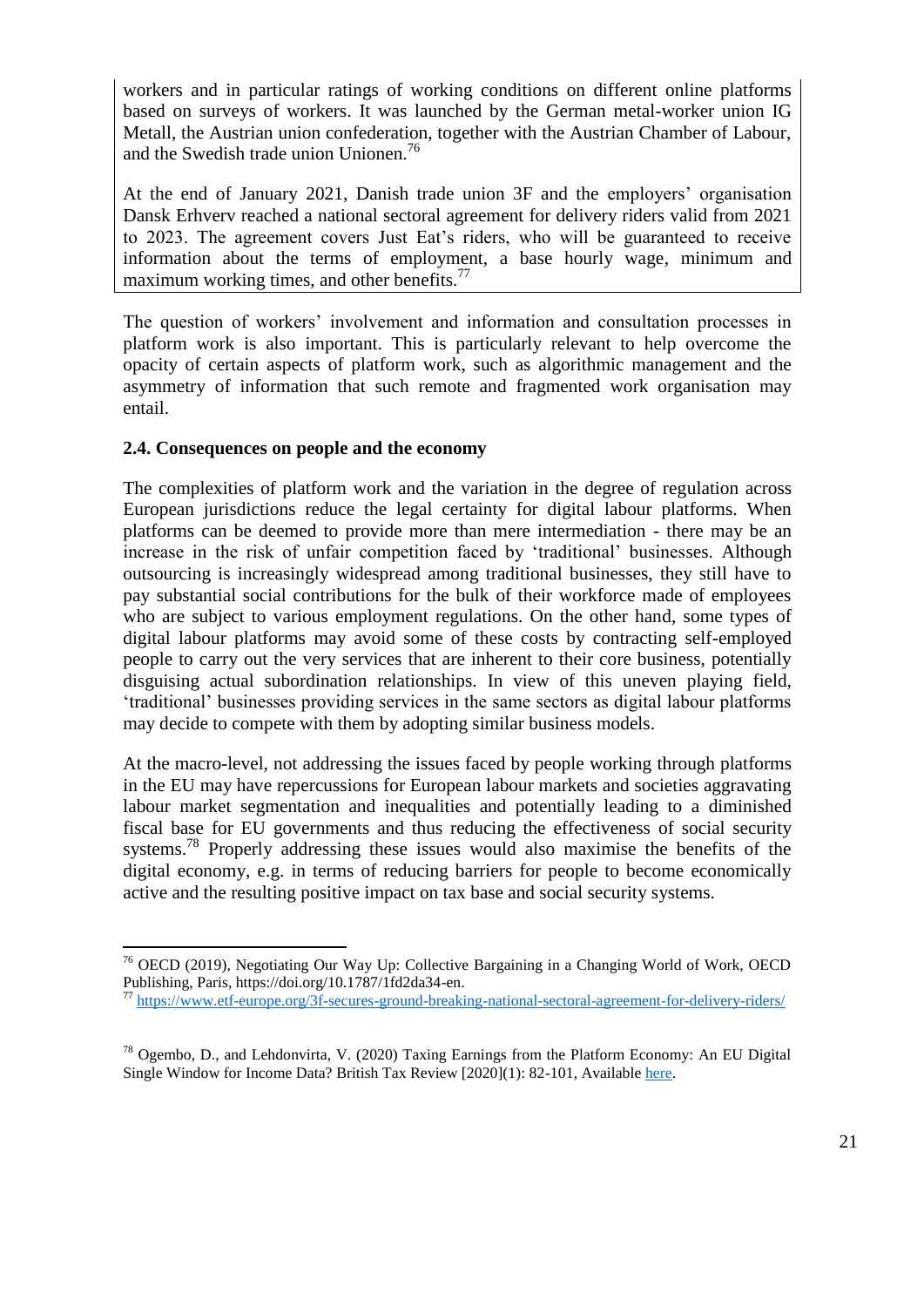However, the current baseline scenario is that of a European platform economy that is not able to grow at scale, mostly because of the lack of wide-ranging investments due to legal fragmentation in a number of domains (R&D, IP, taxation, labour law, regulation of services).<sup>79</sup> The potential future mismatch between EU customers' high demand for digital labour platforms' intermediated services, on the one hand, and the insufficient supply of said services by European companies, on the other, may favour the growth and market-entry of non-EU digital labour platforms

Improving working conditions in platform work could have a positive effect on employment as well as public finance and social security systems. More people could be motivated to seek work in this sector, thereby driving growth in the platform economy with positive spill over effects for both consumers and people working through platforms themselves. On the other hand, increasing the cost of platform work risks a reduction in hours worked through digital labour platforms. Overly restrictive regulation could have a stifling effect on innovation and job creation potential, especially for smaller-scale European scale-ups and start-ups and self-employed persons, depending on its scope.

Tackling working conditions on digital labour platforms operating in the EU could also have implications for the global platform economy. Online labour platforms faced with increased social costs may decide to favour cheaper, non-EU labour. Conversely, onlocation labour platforms worldwide may harmonise some elements of their business practices on the basis of EU rules, for e.g. on contract transparency and algorithmic management, to ensure at-scale growth and reduce compliance costs. As with data protection rules, EU platform work regulation could help to achieve a worldwide upward convergence in the social rights of people working through platforms.

# **3. Existing EU law and instruments**

Directive (EU) 2019/1152 *on Transparent and Predictable Working Conditions*<sup>80</sup> provides for measures to protect working conditions of people who work in non-standard and new working relationships. It guarantees minimum working standards to all workers, including those workers who are active in flexible and new working environments. It is important to note that Directive 2019/1152 does not cover self-employed persons and permits Member States to exclude from its scope workers with a very low number of monthly working hours.

Directive (EU) 2019/1158 on *Work-life balance for parents and carers<sup>81</sup>* lays down minimum requirements related to parental, paternity and carers' leave and flexible work arrangements for parents or carers. It applies to all workers and does not cover the selfemployed.

 $79$  In this regard, it is also worth noting the recent legislative proposals (such as the proposal for a Digital Services Act), which aim to ensure a better functioning of the digital single market in the EU.

<sup>&</sup>lt;sup>80</sup> Directive (EU) 2019/1152. Available [online.](https://eur-lex.europa.eu/legal-content/EN/TXT/?uri=CELEX:32019L1152)

 $81$  Directive (EU) 2019/1158. Availabl[e online.](https://eur-lex.europa.eu/legal-content/EN/TXT/?uri=CELEX%3A32019L1158)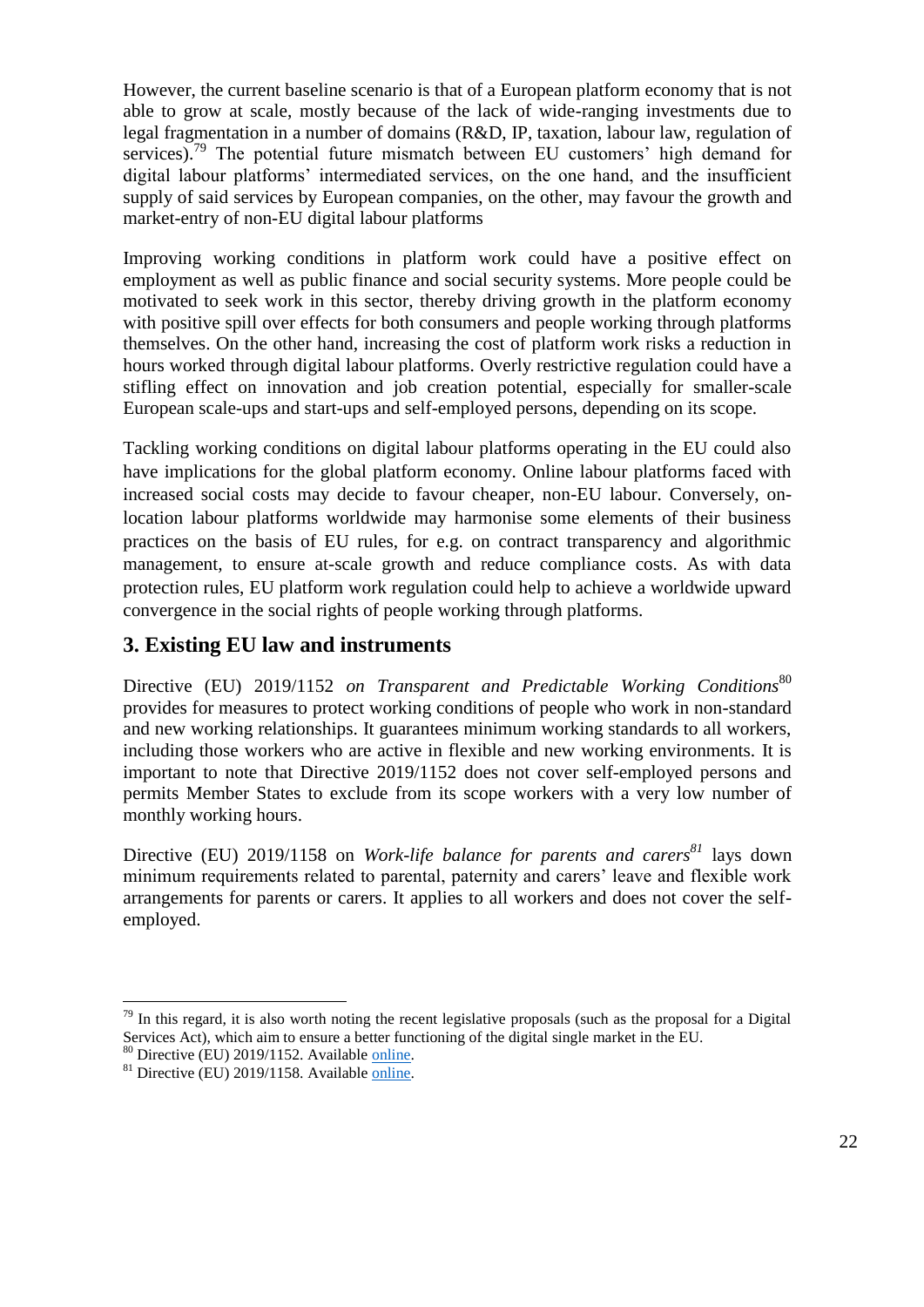The three EU Directives concerned with non-standard work address *part-time work*<sup>82</sup>, *fixed-term work*<sup>83</sup> and *temporary agency work*<sup>84</sup>, all envisaging equal treatment in working conditions between workers (employees) employed under an atypical employment contract and comparable workers (employees) engaged under a 'standard' employment contract. Self-employed people working through platforms thus fall outside the scope of the non-standard work directives that apply only to 'workers'.

The *Working Time* Directive<sup>85</sup> lays down some minimum requirements for the organisation of working time and defines concepts such as 'working time' and 'rest periods'. According to consistent interpretations by the CJEU, the determining factor for classifying 'working time' is the requirement that the worker is physically present at the place determined by the employer and that they are available to the employer to provide the appropriate services immediately, if needed.<sup>86</sup> People working through platforms can often choose when they work and how much time they want to spend working, which raises questions as to the applicability of the Working Time Directive when platform work is concerned.<sup>87</sup> The Directive only applies to workers.

The *Occupational Health and Safety (OSH) Framework Directive*<sup>88</sup> lays down the main principles for encouraging improvements in the health and safety of workers at work. It guarantees minimum health and safety requirements throughout Europe, with Member States allowed to maintain or establish more stringent measures. The Directive does not cover the self-employed.

The *Council recommendation of 18 February 2003* on improving the protection of the health and safety at work of the self-employed<sup>89</sup> promotes the prevention of occupational accidents and diseases among the self-employed, measures for promoting health and safety and surveillance, including access to training in the area of health and safety.

The *Council Recommendation on Access to Social Protection<sup>90</sup>* encourages Member States to ensure that both workers and the self-employed have access to effective and adequate social protection.

The three directives on *anti-discrimination* and *equal treatment* lay down a general framework for combating discrimination on the grounds of religion or belief, disability, age or sexual orientation,  $91$  sex<sup>92</sup> and racial or ethnic origin<sup>93</sup>, with a view to putting into

<sup>&</sup>lt;sup>82</sup> Council Directive 97/81/EC of 15 December 1997. Available [online.](https://eur-lex.europa.eu/legal-content/EN/TXT/?uri=celex%3A31997L0081)

<sup>&</sup>lt;sup>83</sup> Council Directive 1999/70/EC of 28 June 1999. Available [online.](https://eur-lex.europa.eu/legal-content/EN/TXT/?uri=celex%3A31997L0081)

<sup>&</sup>lt;sup>84</sup> Directive 2008/104/EC. Available [online.](https://eur-lex.europa.eu/legal-content/EN/ALL/?uri=CELEX%3A32008L0104)

<sup>&</sup>lt;sup>85</sup> Directive 2003/88/EC. Available [online.](https://eur-lex.europa.eu/legal-content/EN/ALL/?uri=CELEX:32003L0088)

<sup>86</sup> Interpretative Communication on Directive 2003/88/EC, C/2017/2601, *OJ C 165, 24.5.2017, p. 16s.*

<sup>&</sup>lt;sup>87</sup> See for instance Order of 22 April 2020, *B v Yodel Delivery Network Ltd*, C-692/19, EU:C:2020:288.

<sup>88</sup> Council Directive 89/391/EEC of 12 June 1989. Available [online.](https://eur-lex.europa.eu/legal-content/EN/ALL/?uri=CELEX%3A31989L0391)

<sup>89</sup> Council Recommendation 2003/134/EC. Available [online.](https://eur-lex.europa.eu/legal-content/CS/TXT/?uri=CELEX:32003H0134)

 $^{90}$  Council Recommendation (2019/C 387/01) of 8 November 2019. Available [online.](https://eur-lex.europa.eu/legal-content/EN/TXT/?uri=uriserv:OJ.C_.2019.387.01.0001.01.ENG&toc=OJ:C:2019:387:TOC)

<sup>&</sup>lt;sup>91</sup> Council Directive 2000/78/EC, OJ L 303, 2.12.2000, p. 16–22. Available [online.](https://eur-lex.europa.eu/legal-content/EN/TXT/?uri=celex%3A32000L0078)

 $92$  Directive 2006/54/EC, OJ L 204, 26.7.2006, p. 23–36. Available [online.](https://eur-lex.europa.eu/legal-content/EN/TXT/?uri=celex%3A32006L0054)

 $93$  Council Directive 2000/43/EC of 29 June 2000. Available [online.](https://eur-lex.europa.eu/legal-content/EN/TXT/?uri=CELEX%3A32000L0043)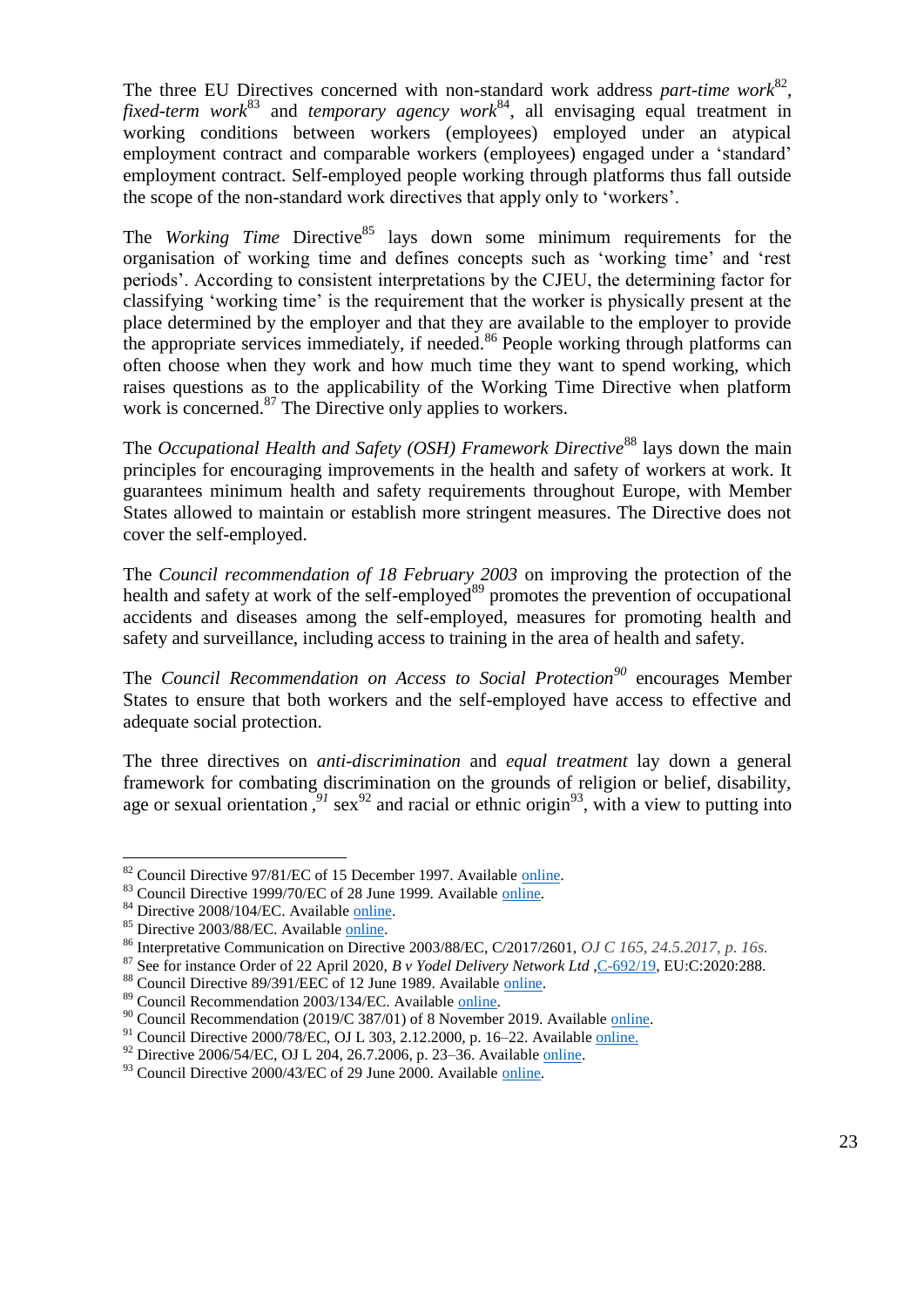effect in the Member States the principle of equal treatment. They apply to conditions for access to both employment and self-employment.

The 2020 Employment Guidelines<sup>94</sup> reckoned that *'Employment relationships that lead to precarious working conditions should be prevented, including in the case of platform workers and by fighting the abuse of atypical contracts.'*

Regulation (EU) 2019/1150*<sup>95</sup> on promoting fairness and transparency for business users of online intermediation services* (the so-called 'Platform-to-Business' or 'P2B' regulation) aims to ensure that self-employed 'business users' of an online platform's intermediation services are treated in a transparent and fair way and that they have access to effective redress in the event of disputes. It has a review clause concerning the potential misclassification of 'business users' as self-employed. The regulation only covers self-employed 'business users' engaged in direct transactions with customers.<sup>96</sup>

The *General Data Protection Regulation*<sup>97</sup> lays down rules for the protection of natural persons with regard to the processing of personal data. It provides people working through platforms a range of rights regarding their personal data. Such rights include, among others, the right to access, including the right to obtain a copy of the personal data undergoing processing; the right to have individual's data corrected or completed if it is inaccurate or incomplete; the right to restrict the processing of individual's data under certain conditions; the right to data portability; and the right not to be subject to automated decisions without human involvement, including profiling, which produces legal effects concerning the individual or similarly significantly affects him or her.

The *Late Payment Directive*<sup>98</sup> regulates payment terms in commercial transactions, lays down penalties in case of delayed or non-payment and addresses unfair payment provisions and practices. The Directive applies to any commercial transaction, intended as the supply of goods and/or provision of services in exchange of payment, either between public authorities and businesses (G2B) or between businesses (B2B), including self-employed.

Existing EU-level instruments only partially impact the challenges posed by platform work, notably due to the question of employment status. The issue of surveillance, direction and performance appraisal, most notably as related to algorithmic management, is an area where existing EU labour law also does not provide specific protection. The self-employed are outside of the scope of most of the instruments.

<sup>&</sup>lt;sup>94</sup> Council Decision (EU) 2020/1512, OJ L 344, 19.10.2020, p. 22–28.

 $95$  Regulation (EU) 2019/1150. Available [online.](https://eur-lex.europa.eu/legal-content/EN/TXT/?uri=CELEX%3A32019R1150)

<sup>96</sup> Judgment of 10 April 2018, *Criminal proceedings against Uber France*, [C320-16,](http://curia.europa.eu/juris/document/document.jsf?text=&docid=200882&pageIndex=0&doclang=en&mode=lst&dir=&occ=first&part=1&cid=550059) EU:C:2018:221 confirmed the earlier Judgment of 20 December 2017, *Asociación Profesional Elite Taxi v Uber Systems Spain, SL*, [C-434/15,](http://curia.europa.eu/juris/document/document.jsf?text=&docid=198047&pageIndex=0&doclang=en&mode=lst&dir=&occ=first&part=1&cid=550498) EU:C:2017:981 whereby the Court clarified that the main component of the services offered by UberPOP should be considered a service in the field of transport, not in the field of online intermediation.

 $97$  Regulation (EU) 2016/679. Available [online.](https://eur-lex.europa.eu/eli/reg/2016/679/oj)

<sup>&</sup>lt;sup>98</sup> Directive (EU) 2011/7. Availabl[e online.](https://eur-lex.europa.eu/legal-content/EN/TXT/?uri=celex%3A32011L0007)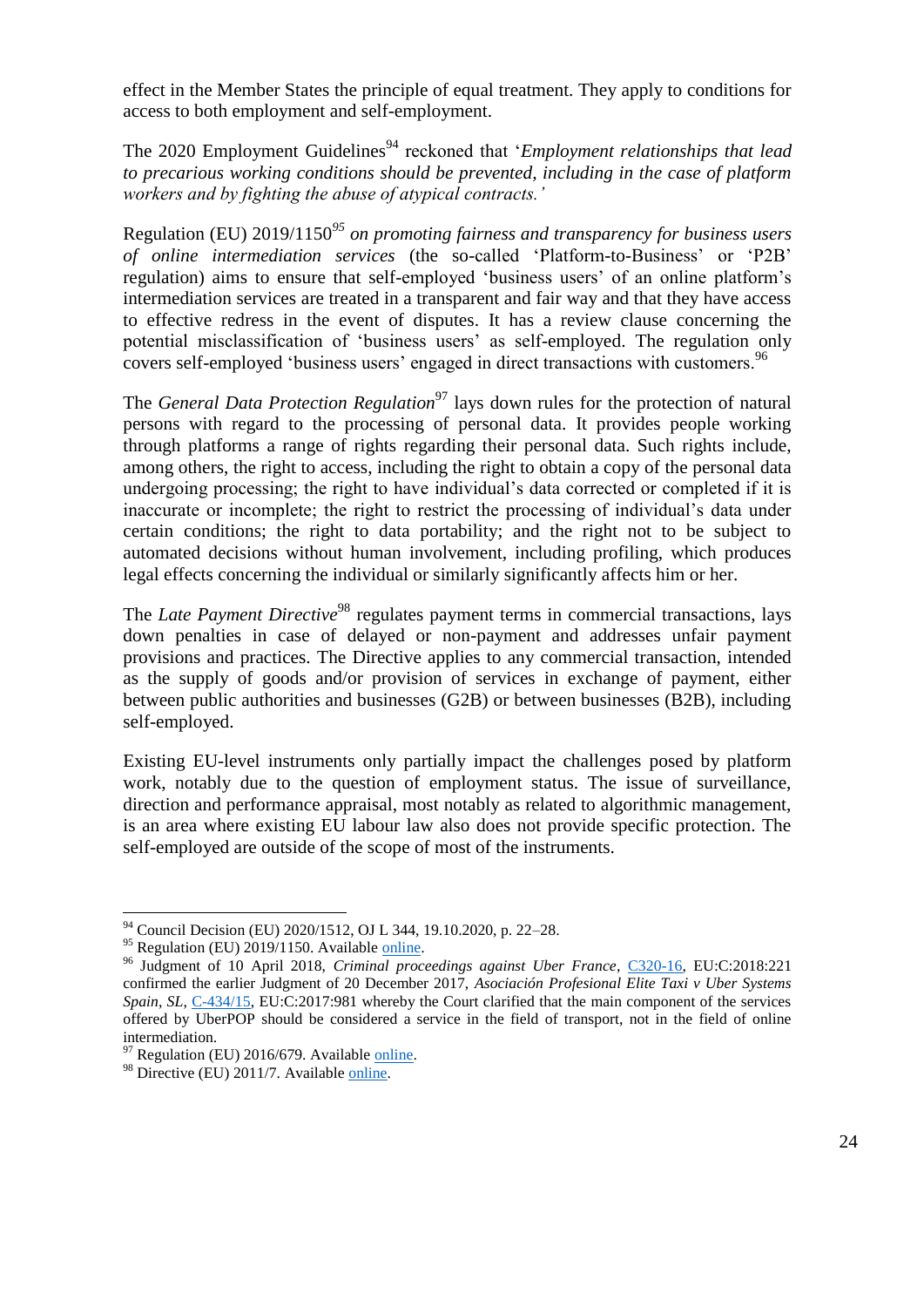#### **Court rulings and administrative decisions**

Many national cases concern the classification of the relationship as an employment relationship or as services offered through digital labour platforms. Concerning employment status, the courts have reached various conclusions. They may consider different criteria or emphasise multiple criteria differently (for example the autonomy of the people working through platforms, who bear costs associated with work, or experience economic or technical dependence). Overall, the jurisprudence is not yet sufficiently settled on this issue for us to draw clear conclusions from it.

### *Recent national rulings*

Spain's Supreme Court has ruled that riders working for Glovo (a digital food-delivery labour platform) are employees.<sup>99</sup> In France, the Cassation Court has ruled that the same was true for Uber's drivers.<sup>100</sup>

The French Constitutional Council has also deemed illegal a provision in the government's law on mobility that would have prevented lower courts from reclassifying' the self-employed status of people working through platforms.<sup>101</sup>

In Italy, a wide-ranging investigation into the working conditions of people working through platforms has led to the executives of one digital labour platform to be accused of 'exploitation and modern slavery', and a digital labour platform to be put into 'judiciary administration'.<sup>102</sup>

Denmark's Competition Authority has recently accepted commitments by a digital labour platform that were considered to likely facilitate minimum fee arrangements between self-employed cleaners.<sup>103</sup>

In Belgium, in 2019, a Brussels court considered UberX drivers to be self-employed<sup>104</sup>.

In the field of passenger transport, courts have also considered whether services provided by platforms were in fact taxi or private hire vehicle services, thereby questioning whether such digital labour platforms should not comply with local transport rules. In many cases, the courts decided that these platform services were in fact taxi or private hire vehicle services, albeit non-compliant with sector-specific regulations. <sup>105</sup>

*ECJ rulings*

<sup>99</sup> Ruling of 25 September 2020, *Glovoapp23 SL* 805/2020, STS 2924/2020, [ES:TS:2020:2924.](http://www.poderjudicial.es/search/openDocument/05986cd385feff03)

<sup>&</sup>lt;sup>100</sup> Ruling of 4 March 2020, Mr *X v Uber France and Uber BV*, No. 374 FP-P+B+R+I; Appeal No. S 19-13.316, [FR:CCAS:2020:SO00374](https://www.courdecassation.fr/jurisprudence_2/chambre_sociale_576/374_4_44522.html)

<sup>101</sup> Decision of 20 December 2019, *Loi d'orientation des mobilités*, [2019-794,](https://www.conseil-constitutionnel.fr/decision/2019/2019794DC.htm) FR : CC : 2019 : 2019.794.DC.

<sup>102</sup> Decree of 28 May 2020, *Uber Italy S.r.l*, [9/2020.](https://www.giurisprudenzapenale.com/2020/07/07/lamministrazione-giudiziaria-di-uber-un-possibile-cortocircuito-tra-il-sistema-giuslavoristico-e-le-misure-di-prevenzione/)

<sup>&</sup>lt;sup>103</sup> Danish Competition Authority decision of 26 August 2020. Available [here.](https://www.en.kfst.dk/nyheder/kfst/english/decisions/20200826-commitment-decision-on-the-use-of-a-minimum-hourly-fee-hilfr/)

<sup>&</sup>lt;sup>104</sup> Judgment of 16 January 2019, <u>A/18/02920, Tribunal de l'enterprise francophone de Bruxelles</u>

<sup>&</sup>lt;sup>105</sup> BE, BG, DK, FI, NL, SK, and SE competent courts have ruled in such cases. Source: CEPS (2019).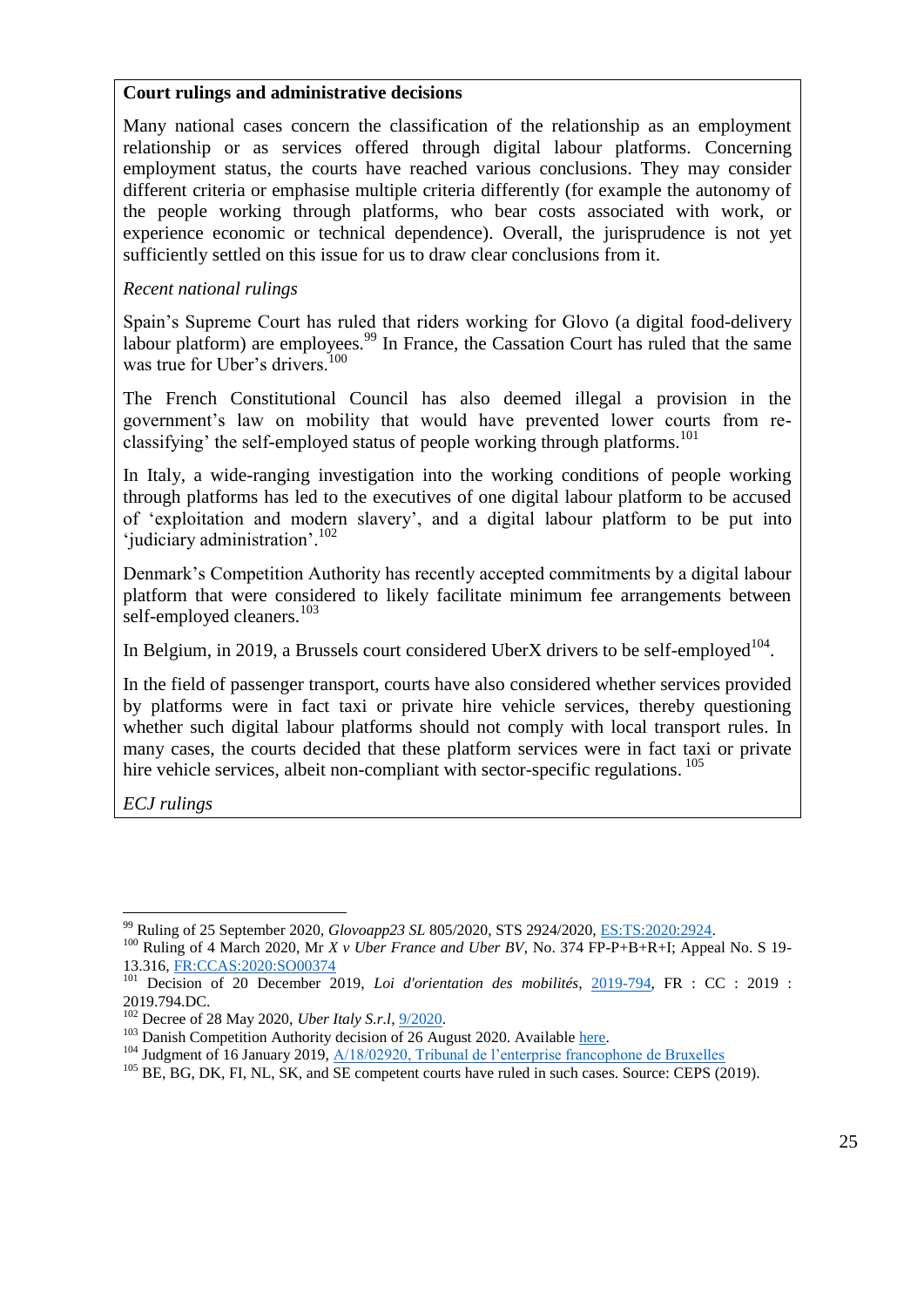The jurisprudence of the CJEU remains limited with regard to the labour dimension of digital labour platforms. In December 2017, the CJEU ruled<sup>106</sup> that services such as those provided by UberPop, must be classified as 'a service in the field of transport' within the meaning of EU law, given they are "inherently linked" to the underlying transport service and that UberPop exercised "decisive influence" over the conditions under which the transport services were provided. In another ruling, the Court found that Star Taxi App's passenger transport service must be classified as "information society services".<sup>107</sup> These rulings shed light on the importance, from a judicial perspective, of the control exerted by a digital labour platform over the provision of the service it nominally intermediates, for determining whether said digital labour platform should be considered as a provider of an underlying service and therefore be subject to a sector-specific regulations<sup>108</sup>.

# **4. EU added value**

 $\overline{a}$ 

**EU action would aim to improve working conditions for people working through platforms in the Union.** The added value of EU action is to help avoid a patchwork of regulatory requirements across Member States, which could result in diverging working conditions and an uneven playing field. Actions by Member States alone may increase fragmentation.

**The cross-border nature of some platform work makes a common EU approach most appropriate**. Digital labour platforms are internet-based and, in many cases, transnational. Platform work is often performed cross-border. In view of this, action at EU level is the most appropriate means to ensure adequate protection of people working through platforms and avoid fragmentation of the single market.

**National regulatory differences in platform work may prevent the potential of digital labour platforms operating across borders within the EU from being fully explored.** Digital labour platforms operating in different countries are currently subject to different regulations. The lack of a comprehensive approach, clarity and guidance on applicable rules might increase their administrative burden and stifle innovation. This may pose a barrier to scaling up European-based platforms and thus hinder their international competitiveness and their potential to lead by example. In the absence of regulatory solutions to the challenges of platform work in some Member States, some national courts have taken the lead in providing case-by-case solutions, direction of which has not necessarily been consistent across Member States, or even within the same Member State. On the other hand, possible new regulatory or non-regulatory approaches must be carefully considered in order not to have a stifling effect on the employment, competitiveness and innovation potential of platform work.

<sup>&</sup>lt;sup>106</sup> Judgment of 20 December 2017, *Asociación Profesional Élite Taxi v Uber Systems Spain SL*, [C-434/15,](http://curia.europa.eu/juris/document/document.jsf?text=&docid=199626&pageIndex=0&doclang=EN&mode=lst&dir=&occ=first&part=1&cid=16290907) EU:C:2017:981.

<sup>107</sup> Judgment of 3 December 2020, *Star Taxi App SRL v Unitatea Administrativ Teritorială Municipiul Bucureşti prin Primar General, Consiliul General al Municipiului Bucureşti,* [C-62/19,](http://curia.europa.eu/juris/document/document.jsf?text=&docid=234921&pageIndex=0&doclang=FR&mode=lst&dir=&occ=first&part=1&cid=16290705) EU:C:2020:980.

<sup>&</sup>lt;sup>108</sup> For further information on CJEU clarifications regarding how the 'worker' status is defined in EU jurisprudence, see Judgment of 22 April 2020, *B v Yodel Delivery Network Ltd*, [C-692/19,](http://curia.europa.eu/juris/document/document.jsf?text=&docid=225922&pageIndex=0&doclang=EN&mode=lst&dir=&occ=first&part=1&cid=563226) EU:C:2020:288.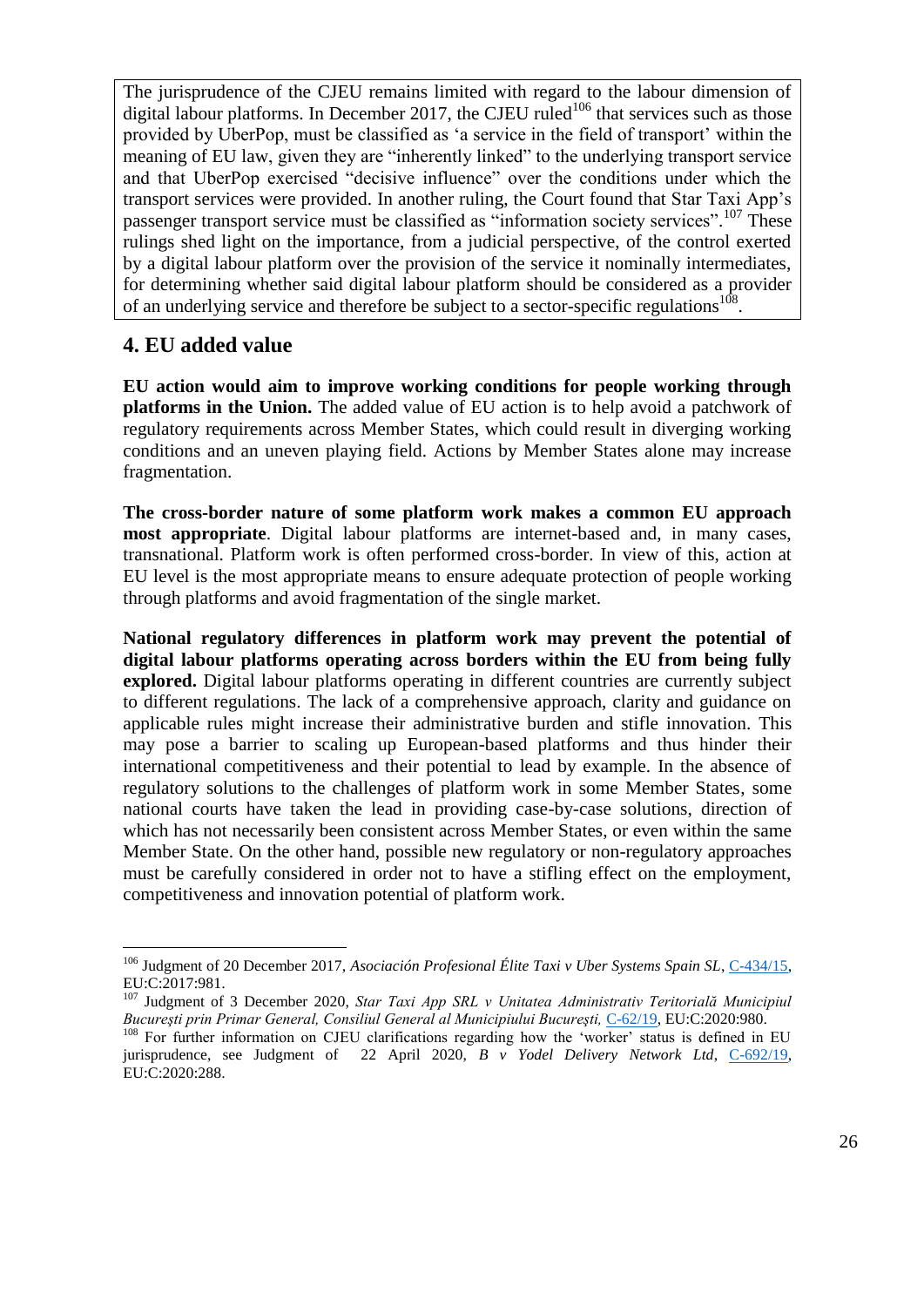**Addressing working conditions in platform work may create a more level playing field in the single market.** Less regulation in the platform economy, as compared to the corresponding sectors of the 'traditional' economy, can lead to unfair competition or an impression that this is the case. EU-level action to improve working conditions in platform work may help create a more level playing field between digital labour platforms and other forms of business.

**European leadership in the digital economy can help us maintain our standards of living and support market innovation and entrepreneurship.** The initiative can boost Europe's position in the digital economy. It would help create a level playing field in this activity across the world. It will build upon the ongoing digital initiatives, notably the Digital Services Act, and the General Data Protection Regulation, a global point of reference on data protection.

## **5. Actions under consideration**

The challenges outlined in this document affect all Member States. The Commission takes the view that an EU initiative to improve working conditions of people working through platforms could be appropriate, given the issues set out in this document. EU action can support Member States to ensure fair conditions and opportunities in platform work regarding employment, working conditions, and social protection. Fair working conditions and opportunities for all, irrespective of any personal characteristics, may ensure that platform work does not contribute to new divides or to amplifying inequalities. The initiative could support the implementation of the principles contained in the European Pillar of Social Rights, by pursuing the objectives below. Possible options for action are described under each objective:

- **Addressing misclassification of employment status in platform work** EU action to ensure correct classification at appropriate level could be considered to improve clarity and predictability for authorities, businesses and workers (options to be considered could include rebuttable presumption of employment status or reversal of burden of proof). EU action could also aim at facilitating the enforcement of existing labour legislation and strengthening controls and inspections of digital labour platforms, to detect and pursue possible cases of misclassification. Access to information on people working through platforms for competent authorities could also ensure better enforcement of rights and obligations. Access to timely and effective out-of-court dispute-resolution mechanisms for people working through platforms could be ensured. EU action addressing the potential misclassification of the employment status would impact several of the objectives listed below.
- **Ensuring fair working conditions for all** EU action could aim at ensuring that information on expected pay and duration of an activity is available to people working through platforms in advance of accepting each task. The information provided should be accessible to all, including disadvantaged groups. Actions could aim at ensuring protection from unfair dismissal or deactivation from the platform and from non-payment for properly completed tasks, in case of termination of contract. Rights could be defined regarding currently unpaid search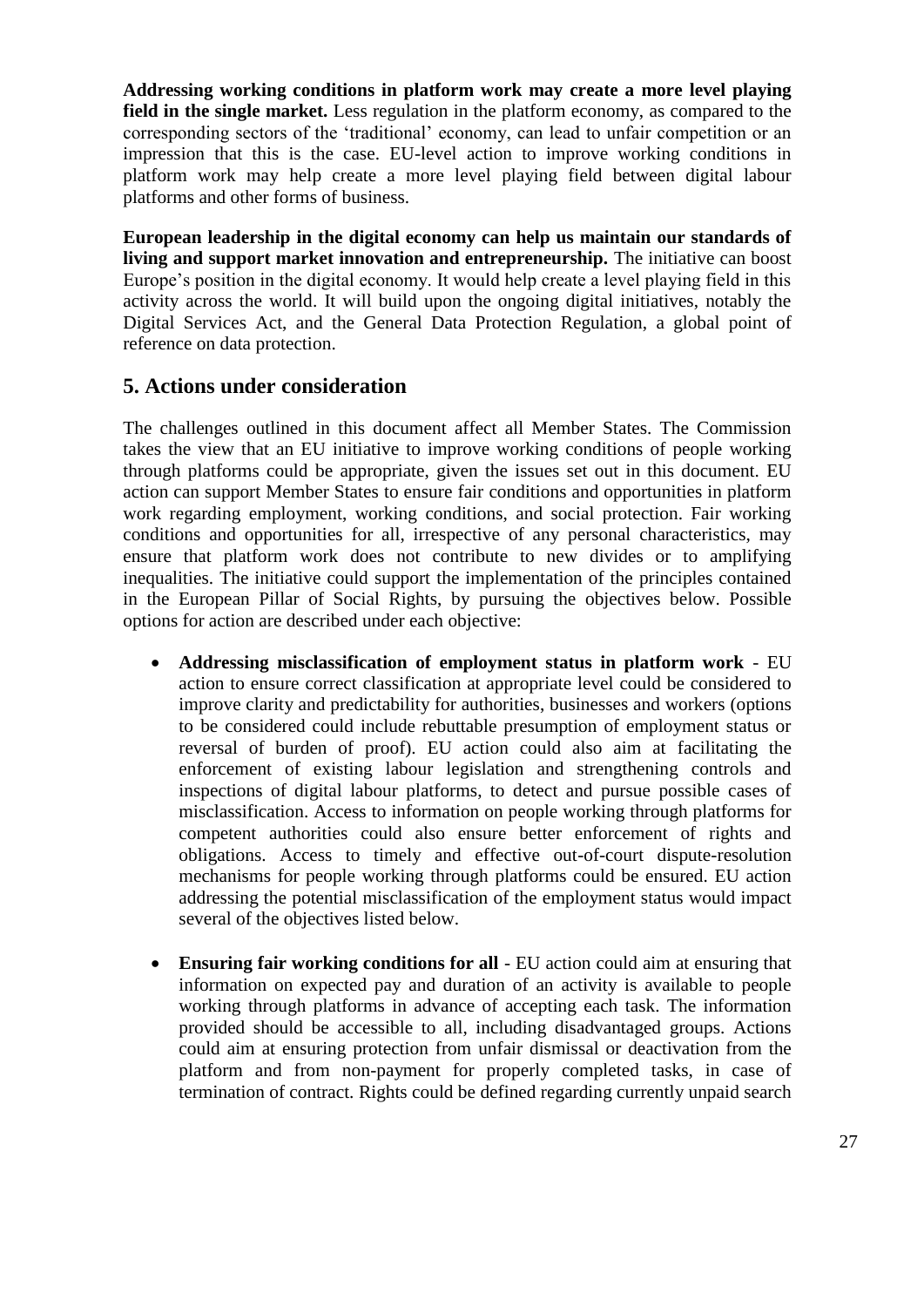or waiting time. To preserve the health and safety of people working through platforms, overall working time might need to be monitored, in line with minimum standards applicable throughout the EU. The injury and disease prevention, as well as health and safety protection of people working through platforms against occupational risks could be ensured. Improved and accessible information on entitlements and obligations for people working through platforms could be provided.

- **Guaranteeing protection against economic and social risks for people working through platforms** - Building on the Council Recommendation on Access to social protection for workers and the self-employed, actions could be taken to further improve the access to social protection of people working through platforms. Permanent solutions could be considered, building on the crisis measures granting access to unemployment and sickness benefits schemes to the self-employed and some groups of non-standard workers during the pandemic, while ensuring that digital labour platforms also contribute to the schemes.
- **Promoting an approach to automated decision-making in platform work based on transparency, human oversight and accountability and full respect of data protection rules -** Building on existing and proposed legislation, a common approach could be developed on the way algorithms impact and manage working relationships, including self-employed contractors. An objective could be to ensure more effective redress mechanisms for workers to challenge algorithmic management decisions and improve transparency and predictability of automated decision-making, including by leveraging existing provisions such as Article 22 GDPR. Human agency in, and oversight of, automated decisionmaking processes concerning working relationships could be promoted, notably to address the risk of potentially discriminatory decisions.
- **Addressing access to collective bargaining and to collective rights -** Social partners' coverage of platform work could be supported and social dialogue promoted. Opportunities for people working through platforms to discuss, share experiences and opinions, could be established and actively encouraged, including the rating of digital labour platforms. The right to be informed, consulted and provide opinions as part of the digital labour platform's decisionmaking process could be considered for people working through platforms, including possible representation and collective defence of the interests of workers at the appropriate platform decision-making level. Unionisation among people working through platforms could be encouraged, as well as the participation of platforms in employers' organisations.
- **Promoting cross-border fairness in platform work** Interpretation and guidance regarding existing EU legislation could be elaborated regarding the implications of cross-border platform work. These could enhance legal transparency and certainty and ensure concrete access to the relevant existing rights for people engaged in cross-border platform work within the EU, notably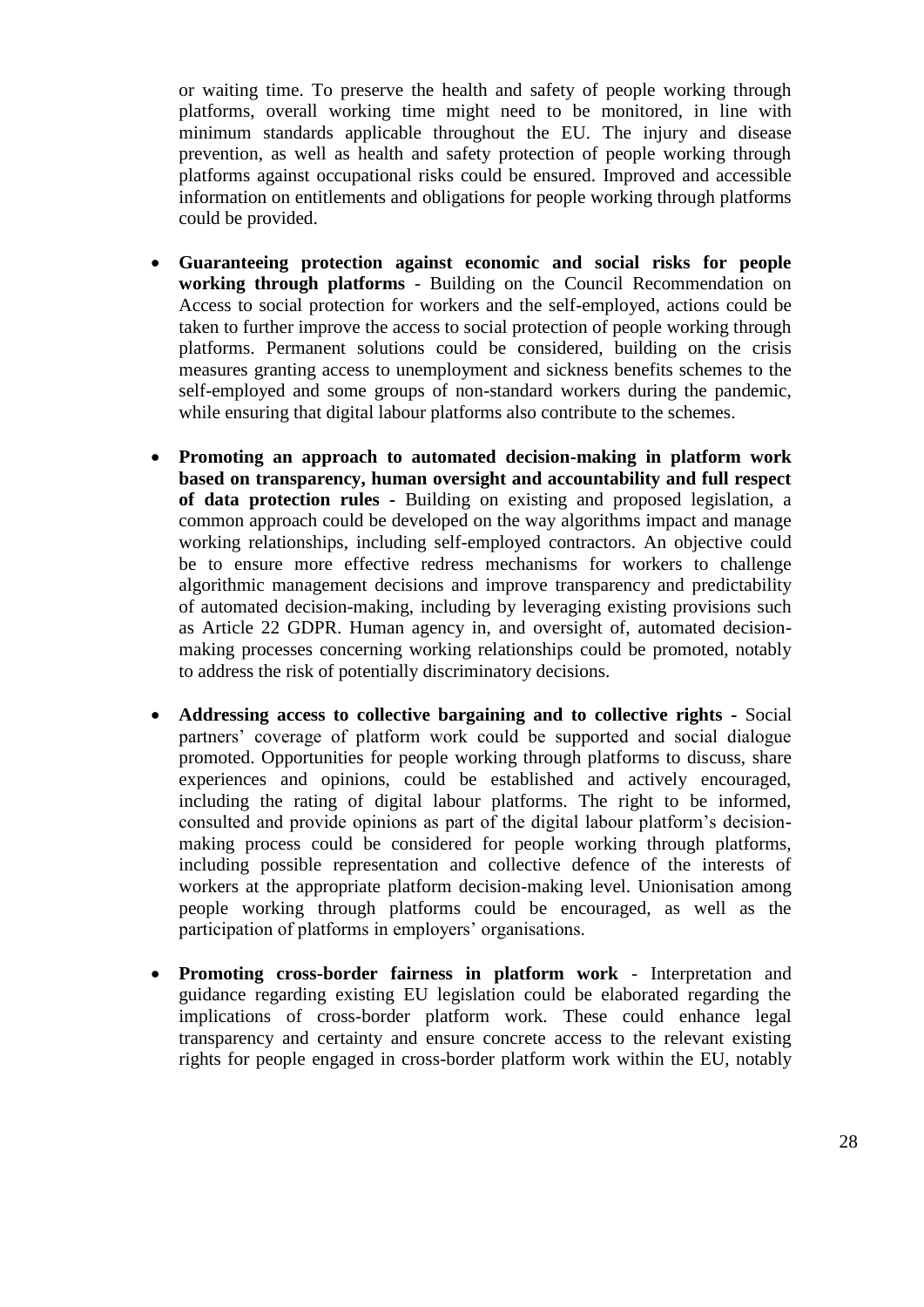with regard to social security coordination. Awareness of EU rules regarding jurisdiction and applicable law could also be promoted.

 **Equipping people working through platforms with the tools to steer their career and have access to professional development** - Reputational assets could be made transferable. Personal data portability as provided in Article 20 of the GDPR must be ensured. Platforms could be encouraged to develop interoperable formats that enable data portability. People working through platforms could be informed about the right to data portability. Irrespective of employment status, people working through platforms should benefit from support for training and upskilling.

An EU initiative would aim at these goals, while safeguarding both access to employment and incentives to innovate and reap the benefits of digitalisation. An EU initiative would also take into account the effects on job creation and competitiveness, including for small businesses (SMEs), as well as the situation of genuinely selfemployed people. Possible actions would be devised in full compliance with applicable single market legislation as well as respecting contractual freedom.

**Several options could be envisaged for the personal scope of the EU initiative**. It could cover all people working through digital labour platforms, regardless of employment status, or be limited to workers (including those people with a misclassified employment status). An EU initiative could cover all digital labour platforms active in the EU, or focus on certain types of platform work or certain types of platform business models.

**A range of EU instruments could be considered in the preparation of such an EU initiative.** Legislative instruments could be based on Art. 153 TFEU. Non-legislative instruments could include, for example, monitoring in the framework of the European Semester, guidance for ensuring fair platform work or reinforced mutual learning between Member States. A package, combining several of these instruments, may be considered to address the issues at stake, while taking into account the wide diversity of national circumstances as well as the need to respect the subsidiarity and proportionality principles of the EU.

## **6. Aim of the consultation**

Under Article 154(2) TFEU, before submitting proposals in the social policy field, the Commission must consult management and labour on the need for and possible direction of EU action.

The Commission will examine the views expressed by the social partners. If, having considered those views, the Commission concludes that there is a need for action at EU level, it will launch a second-stage consultation of the social partners on the envisaged content of any proposal for action, in accordance with Article 154(3) TFEU. It will also provide an analytical document on the consequences of the current situation and the likely impacts of potential EU action.